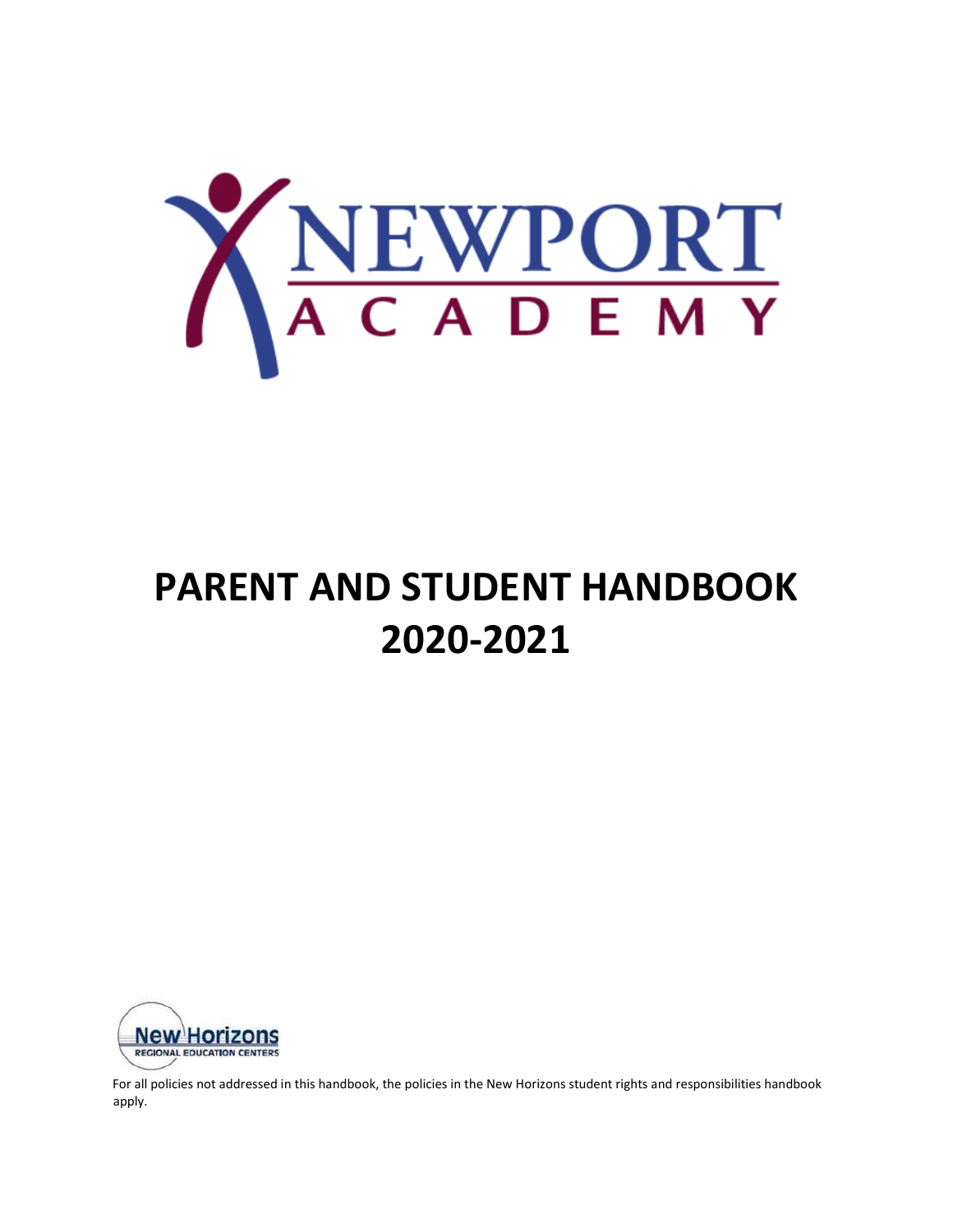### **Table of Contents**

| GUIDELINES FOR DECORUM IN MEETINGS AND OTHER INTERACTIONS  15 |  |
|---------------------------------------------------------------|--|
|                                                               |  |
|                                                               |  |
|                                                               |  |
|                                                               |  |
|                                                               |  |
|                                                               |  |
|                                                               |  |
|                                                               |  |
|                                                               |  |
|                                                               |  |
|                                                               |  |
|                                                               |  |
|                                                               |  |
|                                                               |  |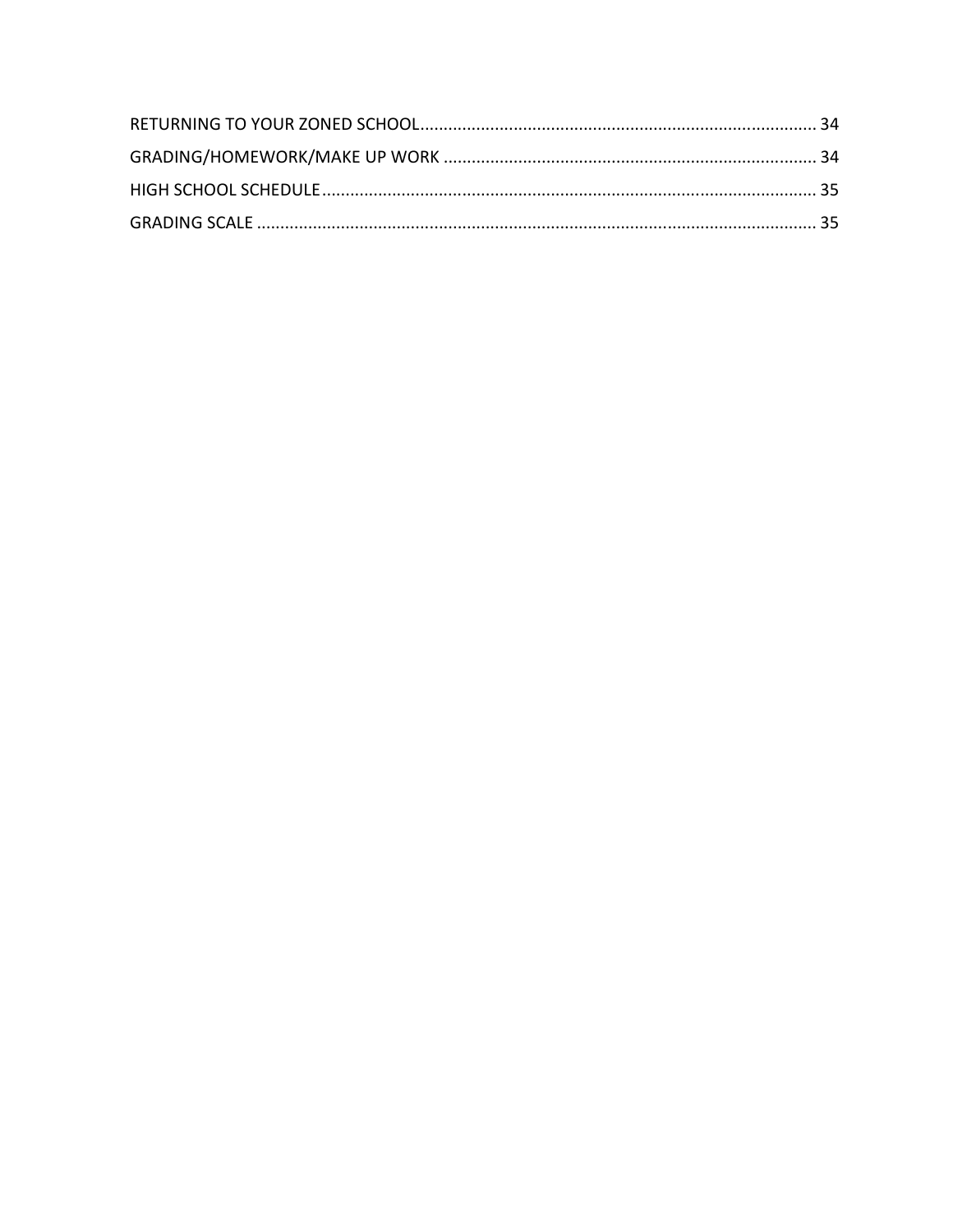### **SPECIAL EDUCATION SERVICES ADMINISTRATION**

**Angel Grant, M.A, M.Ed. Director** 13400 Woodside Lane Newport News, VA 23608 (757) 874-4444 FAX (757) 369-6042 Website: www.nhrec.org angel.grant@nhrec.org

**Anthony Grimes, M.A, M.Ed Program Coordinator**  13400 Woodside Lane, Bldg. B Newport News, VA 23608 (757) 874-4444 anthony.grimes@nhrec.org Joy.richardson@nhrec.org

**Joy E. Richardson, Ed.D. Program Coordinator**  13400 Woodside Lane, Bldg. B Newport News, VA 23608 (757) 874-4444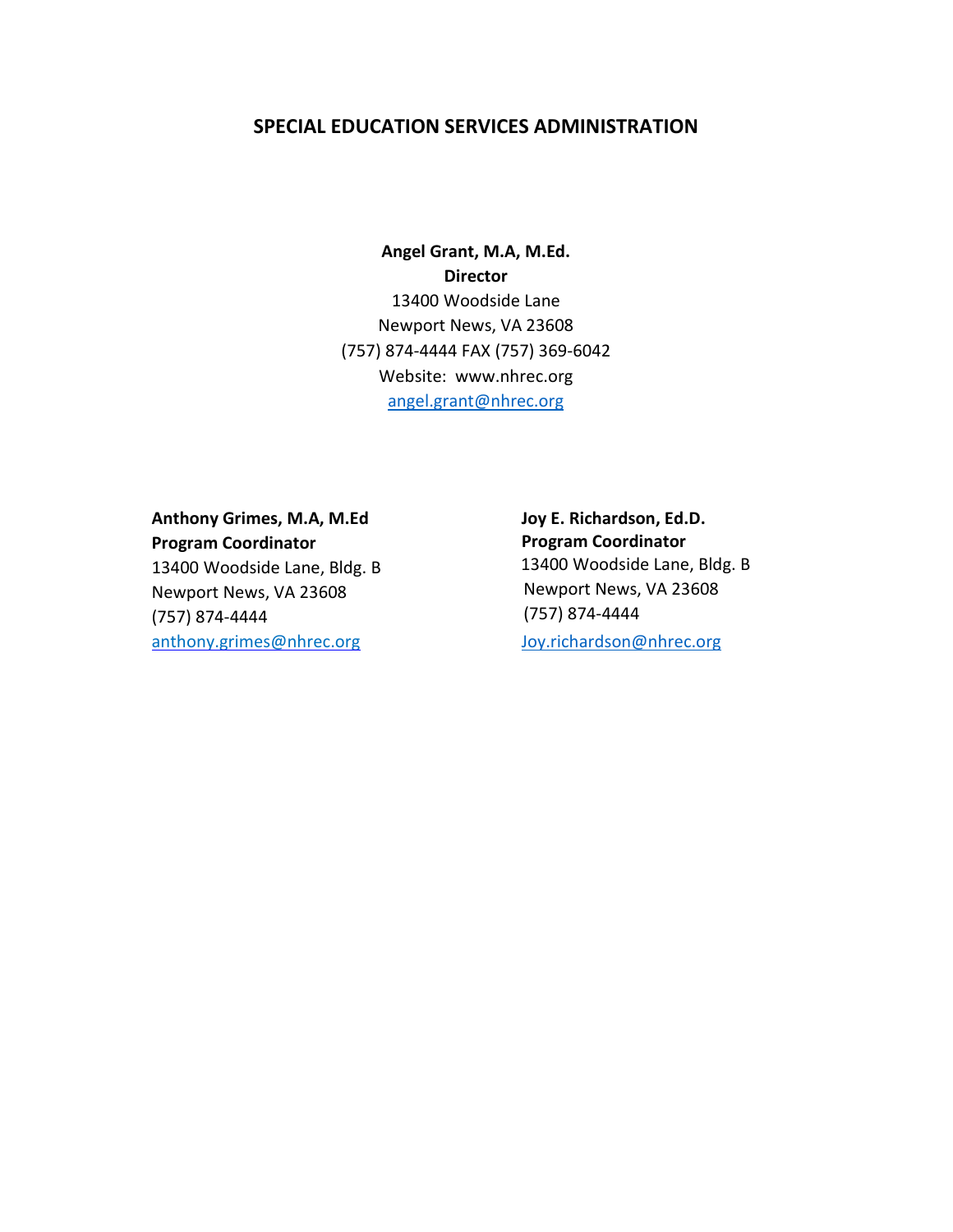## **2020-2021 School Calendar CENTER FOR AUTISM & NEWPORT ACADEMY**

| <b>New Teachers Report</b>                                       | Aug 17                |
|------------------------------------------------------------------|-----------------------|
| New Paraprofessionals Report                                     | Aug 26                |
| All Staff Report                                                 | Aug 27                |
| <b>Staff Development</b>                                         | Aug 27-Sept 4         |
| Newport Academy and CFA Open Houses                              | Sept 4 (10:00 - noon) |
| Labor Day - Closed                                               | Sept 7                |
| All Students Report - 1 <sup>st</sup> Qtr. Begins                | Sept 8                |
| <b>Professional Day</b>                                          | Oct 9 (E.R.)          |
| Interim Grades in PowerTeacher                                   | Oct 16*               |
| 1 <sup>st</sup> Qtr. Ends                                        | Nov <sub>2</sub>      |
| <b>Professional Day/Election Day/Parent Conferences</b>          | Nov 3 (N.S.)          |
| 2 <sup>nd</sup> Qtr. Begins                                      | Nov 3                 |
| Quarter Reports Issued                                           | Nov 11                |
| <b>Thanksgiving Holiday - Closed</b>                             | <b>Nov 25-27</b>      |
| Interim Grades in PowerTeacher                                   | Dec 18*               |
| <b>Winter Break - Closed</b>                                     | Dec 21-31, Jan 1      |
| All Students and Staff Return to School                          | Jan 4                 |
| <b>Martin Luther King Day - Closed</b>                           | <b>Jan 18</b>         |
| <b>Exam Days/Workdays</b>                                        | Jan 25-27 (E.R.) *    |
| 2 <sup>nd</sup> Qtr. Ends                                        | Jan 27                |
| <b>Teacher Workday</b>                                           | Jan 28 (N.S.)         |
| <b>Regional Professional Development Day</b>                     | Jan 29 (N.S.)         |
| Second Semester Begins/3rd Qtr. Begins                           | Feb <sub>1</sub>      |
| Qtr. Reports Issued                                              | Feb 9                 |
| <b>President's Day</b>                                           | Feb 15 (N.S.)         |
| <b>Professional Day</b>                                          | Mar 5 (E.R.)          |
| Interim Grades in PowerTeacher                                   | Mar 12*               |
| 3rd Qtr. Ends                                                    | Apr <sub>2</sub>      |
| <b>Spring Break - Closed</b>                                     | Apr 5-9               |
| 4 <sup>th</sup> Qtr. Begins                                      | Apr 12                |
| Qtr. Reports Issued                                              | Apr 20                |
| Interim Grades in PowerTeacher                                   | May 7                 |
| <b>Memorial Day - Closed</b>                                     | <b>May 31</b>         |
| <b>Exam Days/Workdays</b>                                        | Jun 16-18             |
| Last Student Day, 4 <sup>th</sup> Qtr. Ends, Qtr. Reports Issued | <b>Jun 18</b>         |
| Last Teacher Day/Workday                                         | <b>Jun 21</b>         |

**Calendar Notes:** This calendar applies to N.A. and CFA students and staff only. Twelve-month staff should follow the Holiday schedule. Professional Day constitutes a conference day, assessment day, or professional development day. Dates are subject to change due to inclement weather and other emergencies.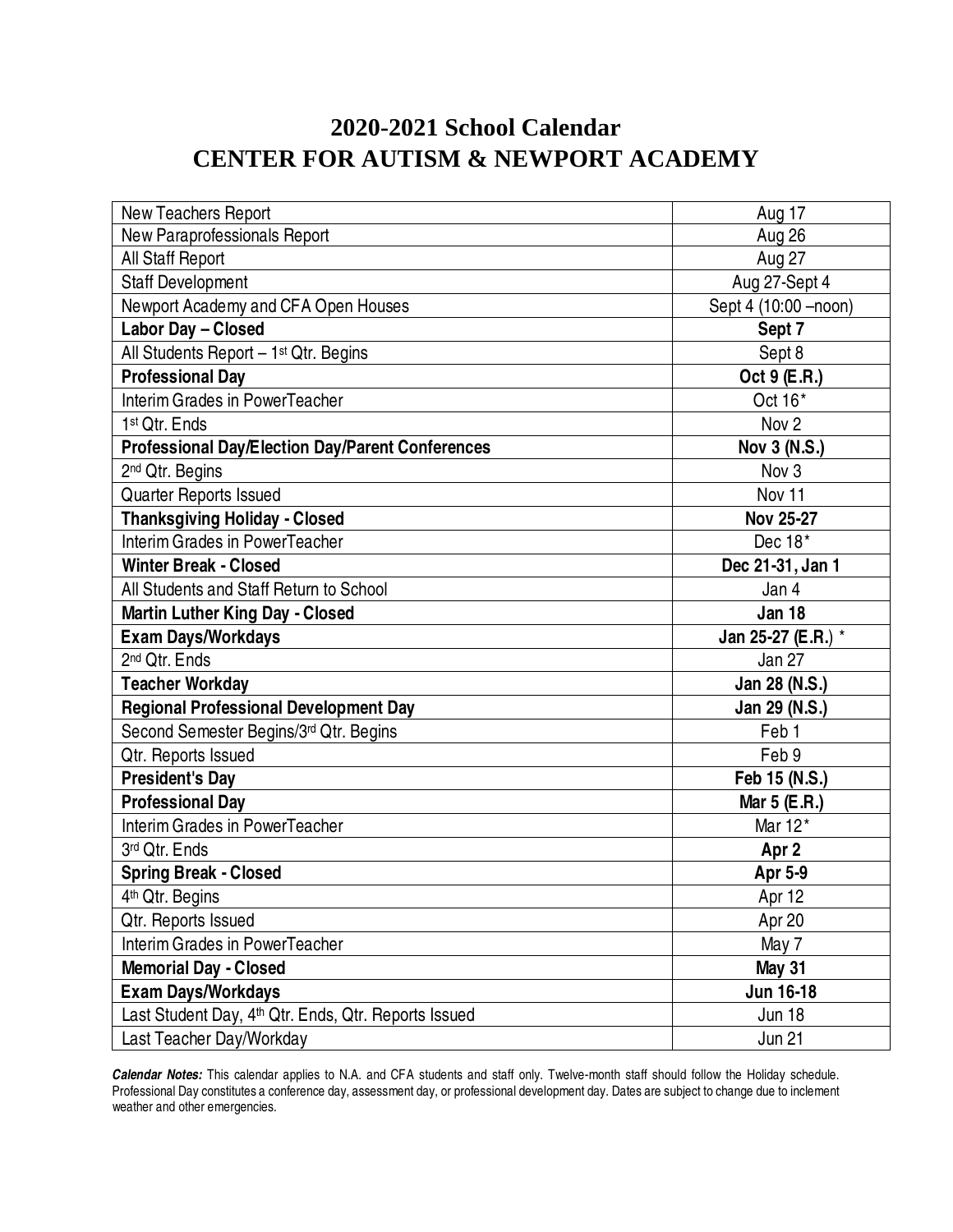### **WELCOME**

Welcome to Newport Academy. This handbook has been prepared to help orient students to the program. Please read it as soon as possible. Please, do not hesitate to discuss any questions with a member of the staff.

Although this handbook describes the general program, there are also individual expectations. All students will have an education plan with goals that are designed specifically for them.

### **INTRODUCTION**

Newport Academy is a safe and therapeutic school environment for students with emotional disabilities who require a more specialized school environment than is otherwise available within their school system.

Program hours are from 7:55 AM – 1:46 PM, with transportation provided by the zoned school division/or parents.

This guide provides information concerning school regulations and procedures, transportation, attendance, and conduct. These regulations and procedures have been established to provide all students with an equal opportunity to gain the maximum educational benefit from their program. Therefore, each student will be expected to be familiar with and to observe these regulations and procedures.

### **DESCRIPTION OF THE PROGRAM**

Newport Academy is a day program that provides a specialized school environment for students with emotional disabilities in grades K-12. As a regional education program, Newport Academy serves the following school districts: Gloucester, Hampton, Newport News, Poquoson, Williamsburg-James City County, and York County.

The day program provides a highly structured, supportive, educational environment with trained staff to meet the unique needs of students with emotional disabilities. Related services, such as speech, recreational therapy, psychological consultation, and career awareness, are available to enhance the educational experience.

Newport Academy provides SOL and Life Skill instruction, positive behavior management, and social skills development and maintenance.

The primary goal of the program is to provide appropriate services in the least restrictive environment, enabling the student (through success) to return to his or her home school division.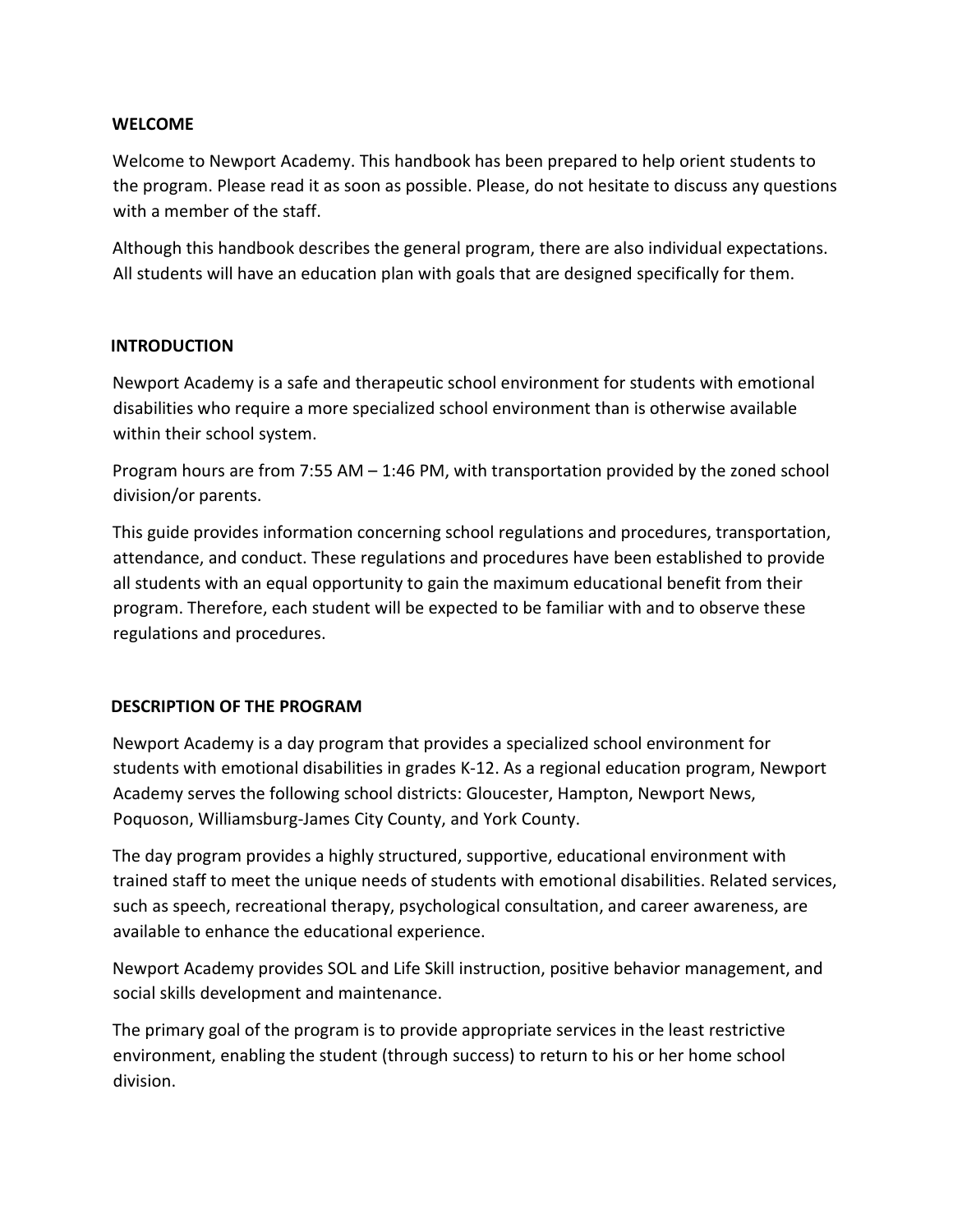### **PHILOSOPHY**

We provide a highly structured and supportive educational environment with caring staff trained to meet the unique needs of students with emotional disabilities. We meet the educational needs of a diverse student population. Individualized education plans address Virginia Standards of Learning, Aligned Standards of Learning, functional academics, positive behavior supports, and social skills development based on student needs.

Our primary goal is to provide services and accommodations necessary to ensure student success in the least restrictive environment. School divisions may use Newport Academy as an educational transition placement from a more restrictive or residential setting. At the same time, some students are referred because they require more intensive, specialized services and supports than can be provided in their school division. In either case, our goal is to provide students with the skills needed to return to the least restrictive environment in their local school division.

### **WE BELIEVE:**

- In striving for excellence.
- All students can learn.
- Our program should be a rewarding experience for students, their families, and our staff.
- We can help students and their families overcome obstacles and solve problems.
- Instruction should be individualized and modified to meet each student's needs.
- We need to be knowledgeable about current research and evidence-based instructional techniques to meet the needs of our students better.
- In the use of positive behavioral interventions and supports, which focus on the functions of behavior, teaching replacement behaviors, and teaching rules and expectations to make socially significant changes in student behavior.
- It is essential to encourage and improve each student's communication and social skills.

### **ACADEMIC PROGRAMS**

Newport Academy provides a supportive and structured learning environment designed to meet the specific needs of students with emotional disabilities. Each student's Individualized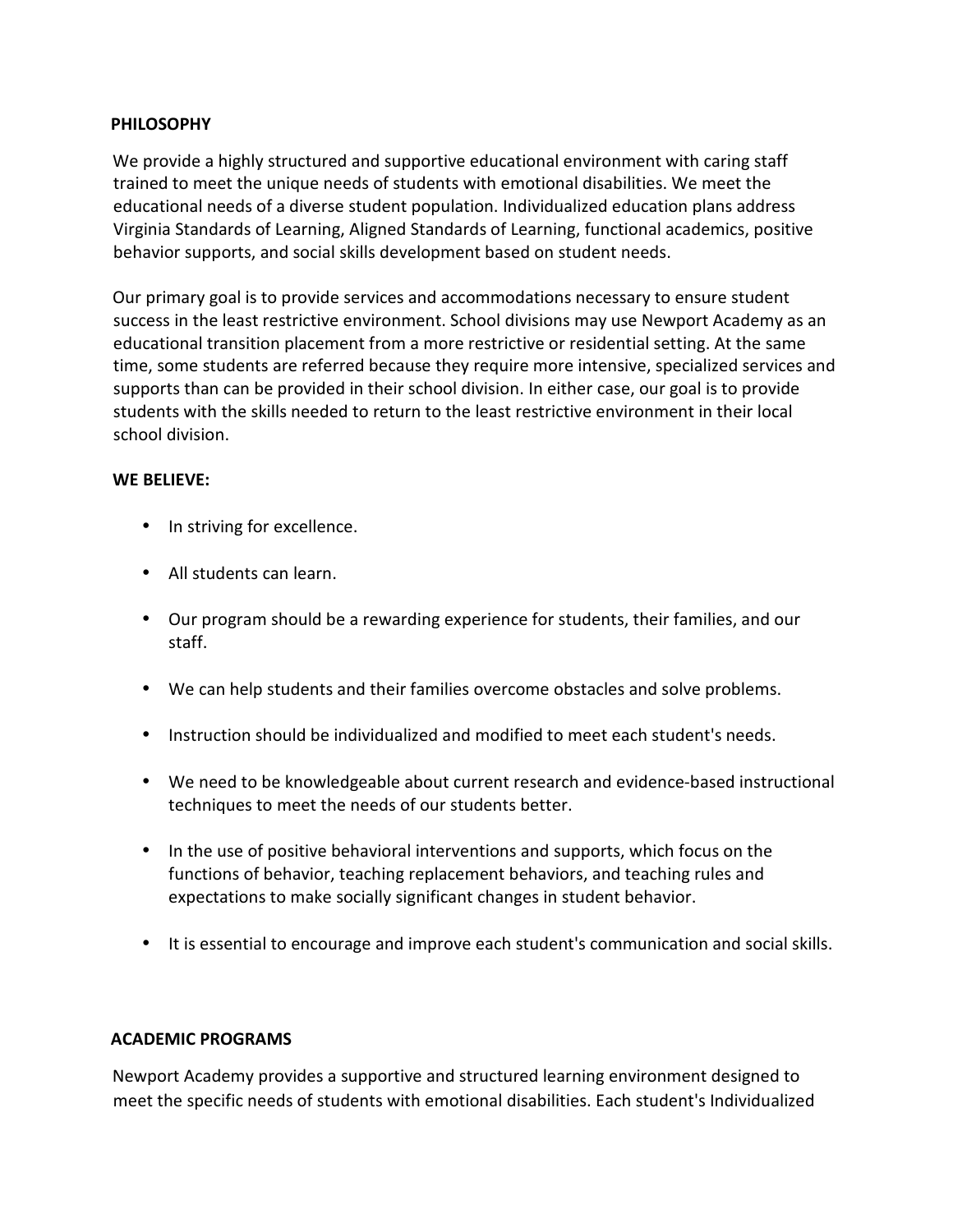Educational Plan addresses Virginia Standards of Learning, Aligned Standards of Learning, communication/language skills, functional academics, life skills, positive behavior supports, leisure and play skills, and social skills development based on their needs.

Newport Academy staff use evidence-based instructional strategies and interventions to promote positive student outcomes. Ongoing assessment is used to determine student strengths and needs, develop student goals, and evaluate their progress. Functional skills and routines are incorporated into instruction, as needed, to promote student self-sufficiency and independence on tasks of daily living, leisure/play activities, and vocational tasks.

The High School Curriculum is designed to award credits in English, Math, Science, Social Studies, some electives, and Health and Physical education, to earn a standard or Applied Studies diploma. Students have credit recovery opportunities through on-line programming and classroom instruction.

Technology is used to enhance student learning, communication, and behavior. Laptops, Computer Labs, iPads, smart board technology are available and accessible to students. Newport Academy's Reading Intervention Specialist collaborates with teachers to develop and implement instructional techniques to improve student literacy skills.

### **POSITIVE SUPPORTS AND INTERVENTIONS**

Our school-wide positive behavior system teaches students appropriate behavioral expectations and rewards student progress. Our students know it as STARR: Safe Students Teach All Respect and Responsibility. (Tier 2 & 3 students can be identified within this system and provided with more intensive programming)

An individualized Behavior Intervention Plan is developed and implemented for each student. It is based on a functional assessment of behavior with input from the student, guardian, and instructional staff. Behavior plans focus on identifying and avoiding triggers, teaching student's appropriate replacement skills and coping techniques, and reinforcing desired behaviors.

Behavior Specialists provide support services for classroom staff and students through classroom observation, collaboration, and participation in the development of individualized Behavior Intervention Plans. They also support students directly by building rapport, evaluating individual needs, establishing goals, and monitoring progress. Our Behavior Specialists hold Master's Degrees, is Special Education Licensed by the Virginia Department of Education and are Board Certified Behavior Analysts or in the process of completing requirements for Board Certification.

Teachers communicate daily with parents/guardians using a Daily Behavior Communication Form.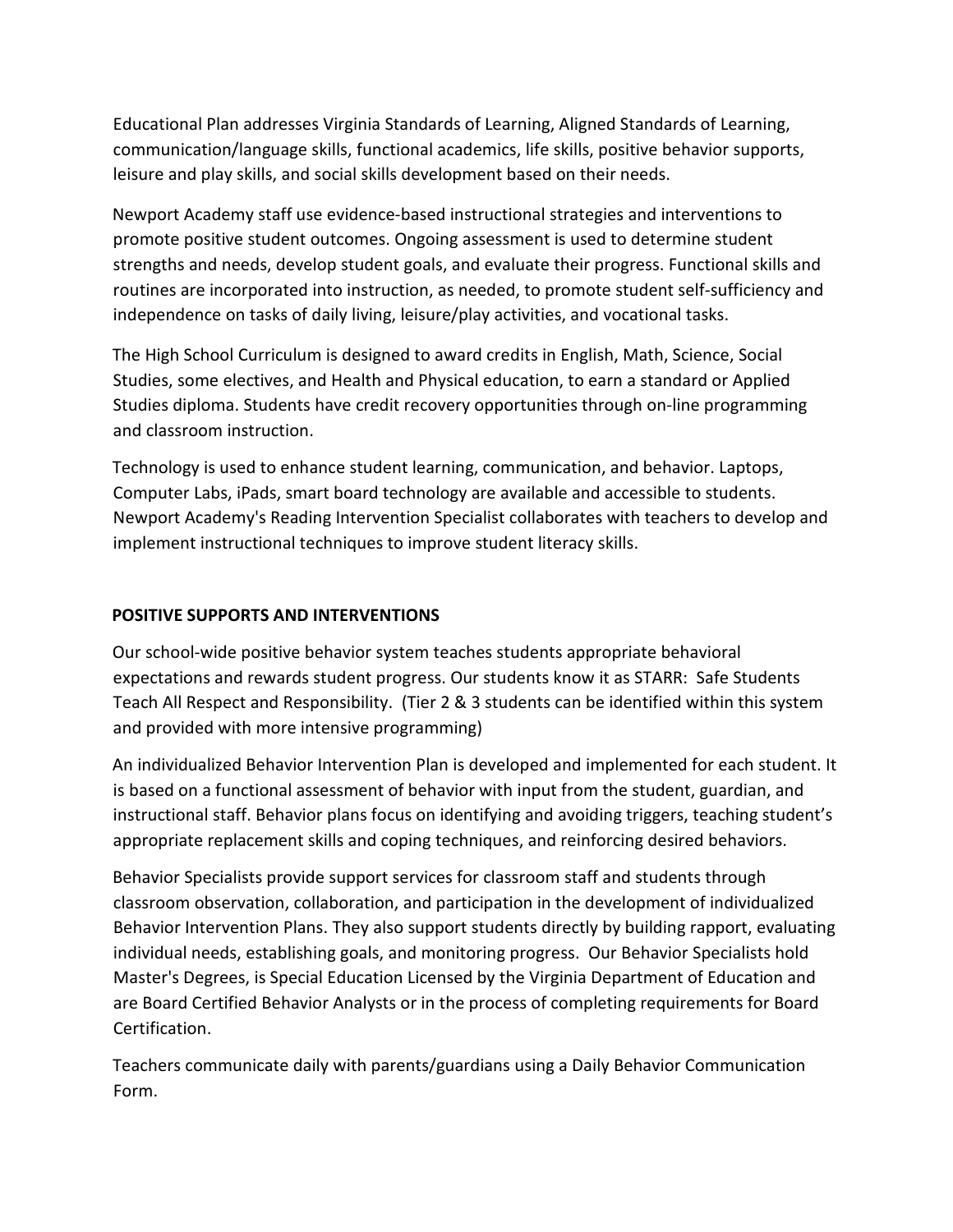Our Nationally Certified School Psychologist (NCSP) has met rigorous, nationally recognized standards. School psychologists who hold the NCSP demonstrate their commitment to the highest levels of professionalism, ethical practice, and continuing professional development.

Social Skills Instruction focuses on teaching student's effective communication, problemsolving, coping, and anger-management skills.

All students have access to sensory and exercise activities, Cool Down Toolboxes, social stories, visual supports, and quiet spaces to help regulate emotions, calm if upset, and re-energize or regain focus for educational activities.

The Recreational Therapy Program offers a variety of recreational and educational experiences focusing on the development of life skills, including problem-solving, positive social skills, communication, and cooperation within a team.

All staff receives training in crisis management techniques, verbal de-escalation, and nonviolent crisis prevention intervention. The primary goal is to work with students to prevent crisis situations. If a student's behavior does escalate to crisis level, our staff work as a team to deescalate the situation and calm the student quickly and safely.

### **TRANSITION SERVICES**

According to IDEA, Transition Planning involves "a coordinated set of activities designed to be a results-oriented process that is focused on improving academic and functional achievement to facilitate movement from school to post-school activities."

Virginia Regulations require that secondary transition services be addressed beginning at age 14. Participants in the Transition Planning process include the student, family, special educator, guidance counselor, career and technical educator, vocational evaluator, therapists, adult agency service providers, or any others who may be identified by the family or school as members of the transition planning team.

The IEP includes age-appropriate measurable postsecondary goals based upon age-appropriate transition assessments related to training, education, employment, and where appropriate, independent living skills. Transition planning begins with a conversation among the student, the student's parents, and school personnel about the student's education, career, and adult living goals. Transition planning is based on student preferences, interests, needs, and strengths. Services and supports needed to help the student obtain his/her post-school goals are determined using transition assessment data. A wide variety of formal and informal assessments are used to evaluate these factors. Assessment areas may include Vocational/Career Interest, Functional Behavior, Interest Inventories, Learning Styles, Self-Determination, and Assistive Technology.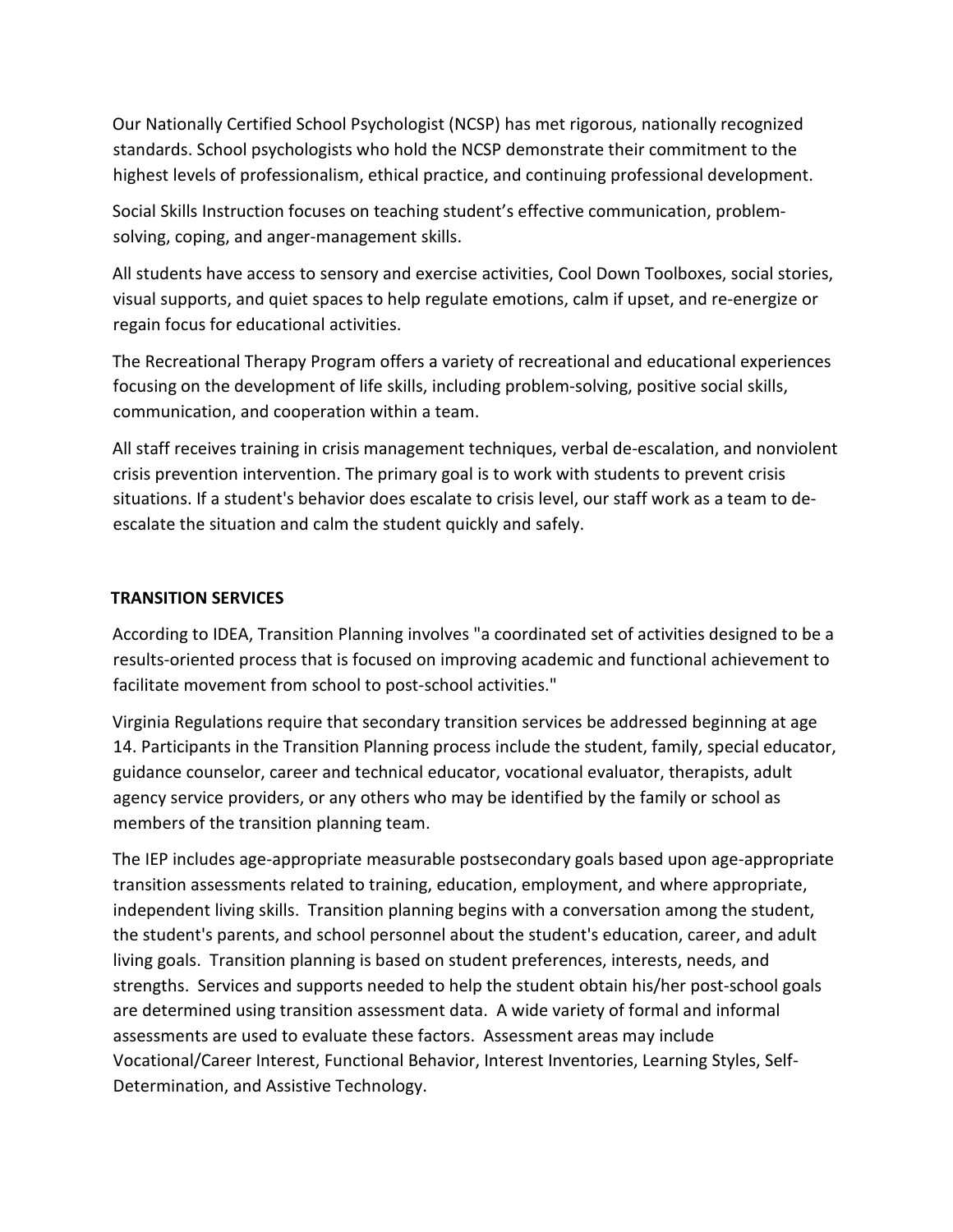A Transition Portfolio is developed for each student beginning at age 14. A yearly checklist of assessments and activities are completed to help the student and family envision and plan for the future. Activities are then implemented based on these assessments, to help the student reach his/her postsecondary goals. This individualized portfolio is maintained and updated each year until the student graduates or transitions out of the program.

The Education for Employment (EFE) Program provides a school and community-based job training for Newport Academy students, age 16 years and older, as indicated in the IEP. The program is designed to provide job exploration, job preparation, and training in work behavior skills, socialization, and independence skills.

The goals of the EFE Program are to prepare students to transition from school to employment or adult services, increase students' employability skills, and to teach them the work behaviors needed to hold a job. Each student is evaluated prior to placement in the program. Work skill objectives are based on ongoing assessments and directly relate to the student's Individual Education Plan.

Through the use of school-based enterprises and community job sites, students gain a direct understanding of the behaviors, skills, and attitudes needed to gain employment. While participating in EFE, students working in the community are always transported by and supervised in the community by New Horizons staff. Due to the educational nature of the program, there is no expectation of pay, and businesses are not responsible for liability. Benefits of the program include easing the transition to work after high school, providing reallife work situations within the school and community, improving self-esteem, and increasing the ability to generalize skills in a variety of environments.

Several local community businesses have partnered with New Horizons in providing job sites for students to gain a real-life understanding of the world of work. The Transition Instructor works closely with managers at businesses to design programs, and New Horizons staff supervise students at work. Students work along with their peers and co-workers at the job sites.

### **RELATED SERVICES**

A student's Individualized Education Program (IEP), developed by the IEP team, may include related services. Virginia regulations define related services as:

"Related services" means transportation and such developmental, corrective, and other supportive services as are required to assist a child with a disability to benefit from special education and includes speech-language pathology and audiology services; interpreting services; psychological services; physical and occupational therapy; recreation, including therapeutic recreation; early identification and assessment of disabilities in children; counseling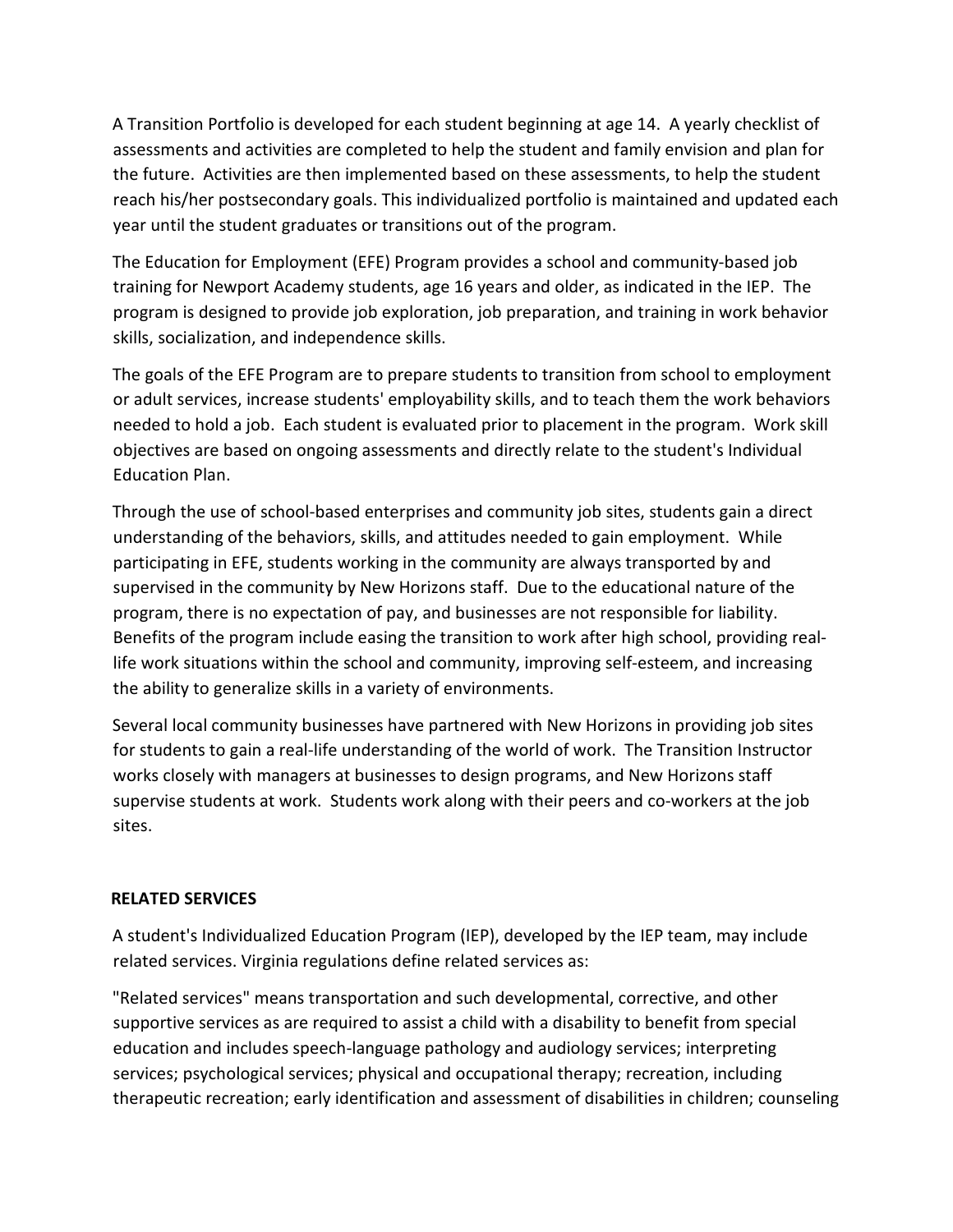services, including rehabilitation counseling; orientation and mobility services; and medical services for diagnostic or evaluation purposes. Related services also include school health services and school nurse services, social work services in schools, and parent counseling and training. Related services do not include a medical device that is surgically implanted, including cochlear implants, the optimization of device functioning (e.g., mapping), maintenance of the device, or the replacement of that device. The list of related services is not exhaustive and may include other developmental, corrective, or supportive services (such as artistic and cultural programs, and art, music, and dance therapy) if they are required to assist a child with a disability to benefit from special education.

(§ 22.1-213 of the Code of Virginia; 34 CFR 300.34(a) and (b))

### **Speech/Language Therapy**

Individual and group speech and language therapy, using evidence-based practices, is provided by speech/language pathologists licensed by the Virginia Board of Audiology and Speech-Language Pathology (BASLP) as determined by a student's IEP.

Speech assessment and therapy address all areas of communication development, including articulation, voice, fluency, literacy, and language.

### **Occupational Therapy**

When occupational therapy is included as a related service in an IEP, it is meant to enhance a student's ability to function in an educational program. By focusing upon the skills of daily living, occupational therapists can often help individual students to function in the least restrictive environment.

Generally, occupational therapists provide treatment to strengthen and develop fine motor functions; focus on the treatment of the small muscles, primarily those of the face, upper trunk, arms, and hands; and improve the student's ability to perform tasks necessary for independent functioning, such as chewing, swallowing, placement of the tongue and mouth for speech formation, eye-hand coordination, and manual dexterity.

Our Occupational Therapist holds National Board for Certification in Occupational Therapy (NBCOT) and is licensed by the Virginia Board of Medicine to practice as a licensed occupational therapist (OTR/L).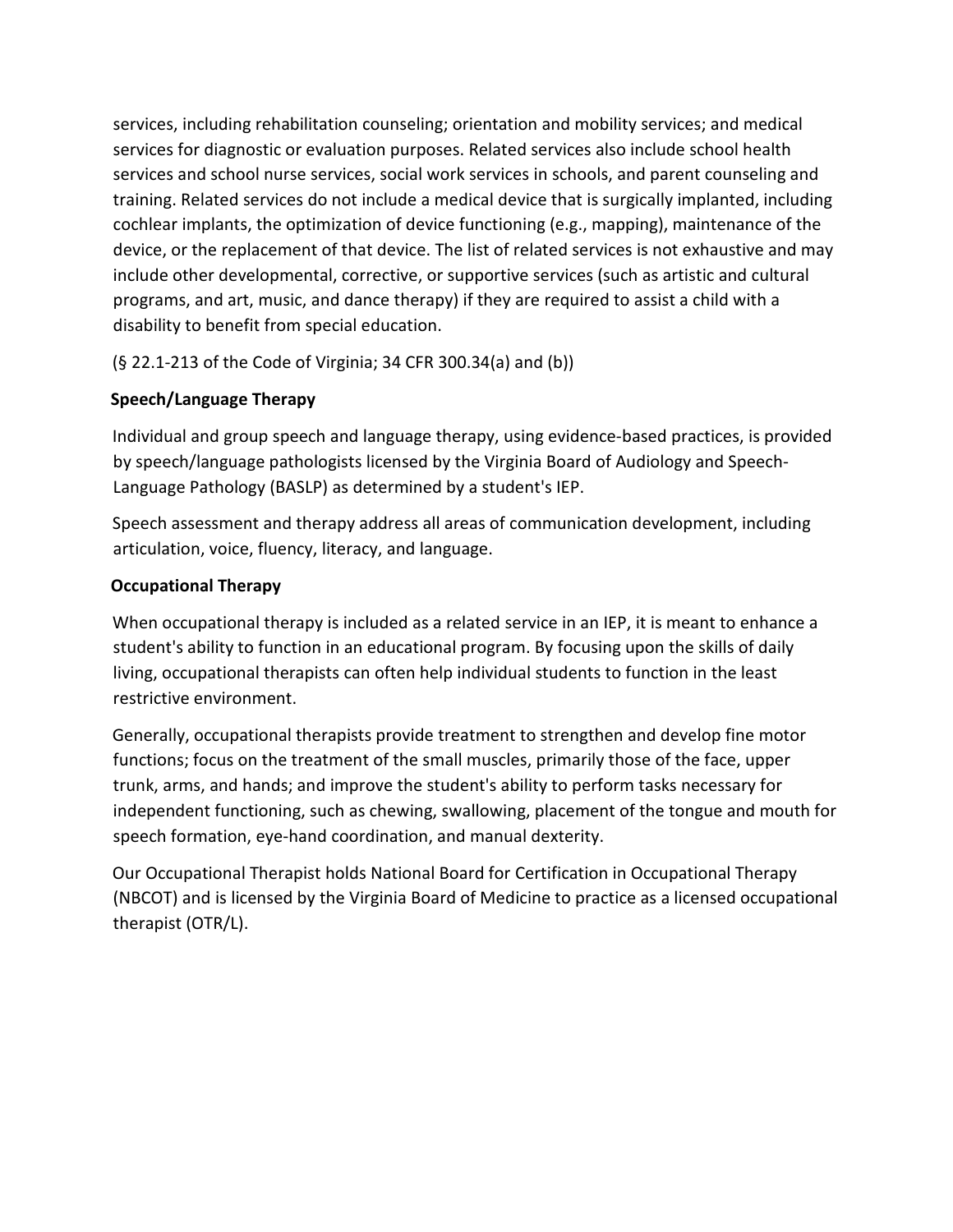### **Recreational Therapy**

The Recreational Therapy Program at Newport Academy offers instruction and experiences in activities focused on the development of life skills, including teamwork and problem-solving. Positive behavior is taught, modeled, and reinforced. Community-based outings are also included as opportunities to practice the skills learned in class and to utilize local resources. All students attend Recreational Therapy through their tenth-grade semester as part of their regular schedule. With a passing grade, students earn high school credit for P.E. in the ninth and tenth grades.

In the Recreational Therapy class, students are encouraged to explore and engage in activities that enhance their physical fitness, mental wellness, and quality of life. Leisure education, sports-related activities, team challenges, individual activities, and expressive art are all included in the curriculum. Students are exposed to a wide variety of leisure pursuits to enhance and broaden their leisure interests. Students may choose to participate in special events where they may perform or showcase their talents.

Our Certified Therapeutic Recreation Specialists have met rigorous standards set forth by the National Council for Therapeutic Recreation Certification. Recreational Therapists who hold these credentials demonstrate their commitment to the highest level of professionalism, ethical practice, and continuing professional development.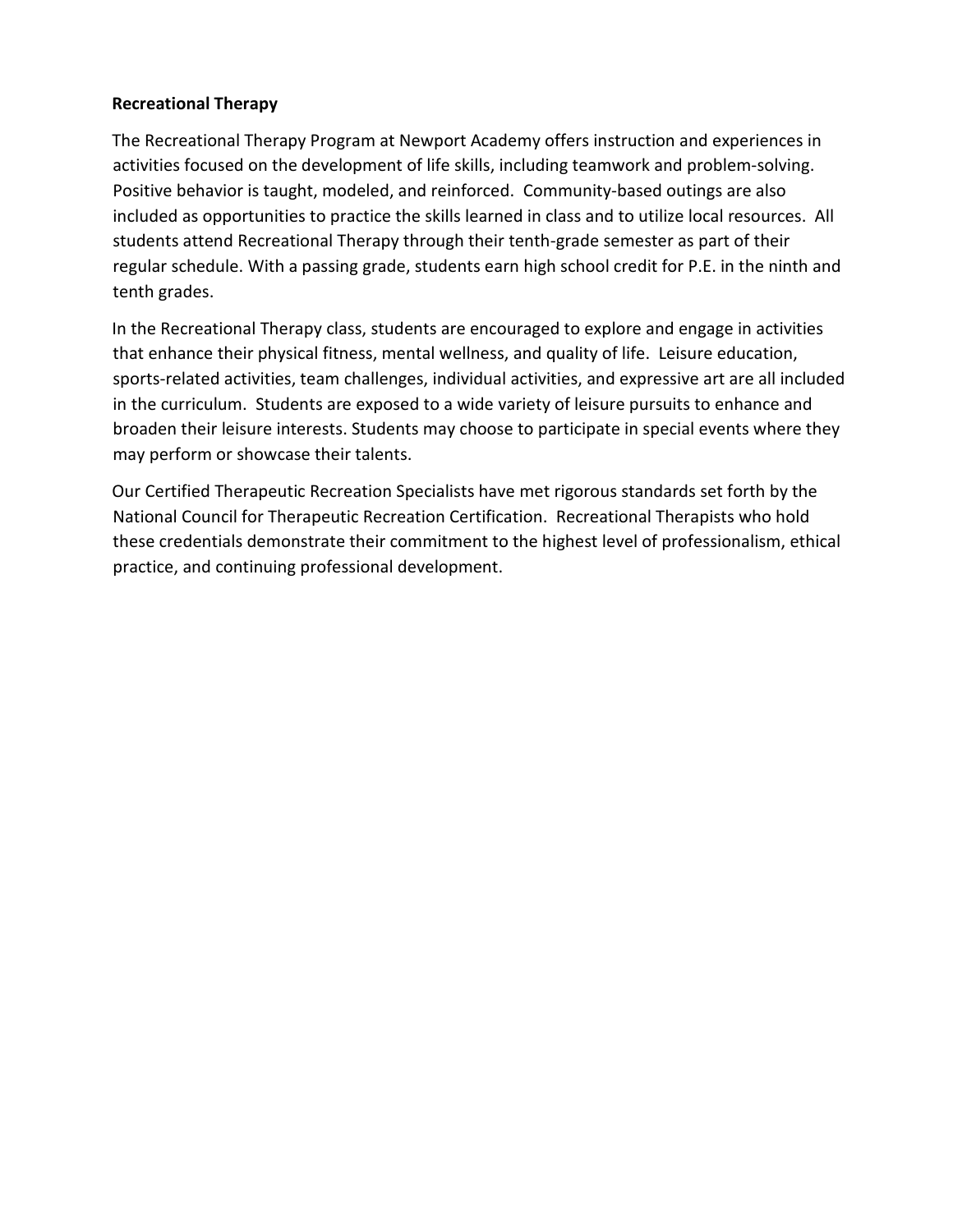### **PARENT INVOLVEMENT**

Following is a list of some things that will help parents help their children be more successful.

- Parents/guardians can help their students catch the bus every day.
- Parents/guardians should complete all enrollment paperwork and return to the school in a timely manner.
- Parents/guardians should provide emergency contact information for their child.
- Parents/guardians should read, sign, and return the student's Daily Behavior Communication Form.
- Parents/guardians should provide written notes for any school absences. Please note that parent notes **will not** be accepted after the fifth, absence, a doctor's note will be required so that we can promote school attendance.
- Attend all meetings, including conference days, helps support our students.
- Set schedules for their students' homework.
- Parents/guardians should call the teacher immediately if there is ever a question or concern.
- Our parents/guardians are the best sources of knowledge about their children. It helps when parents share.
- When you hear something that concerns you, stay focused on your child's success. Try not to make judgments until you have spoken to the teacher.
- Parents/guardians are positive role models.
- Parents' availability for their children is crucial.
- Unless there is an emergency, parents should only call their child's teacher during nonstudent hours between 2:00 and 3:00. An interruption to class makes it difficult for all students to learn and causes unnecessary disruption.
- Parents/guardians must bring their child's medication to the school. Medication may not be brought in by students or transported by bus drivers.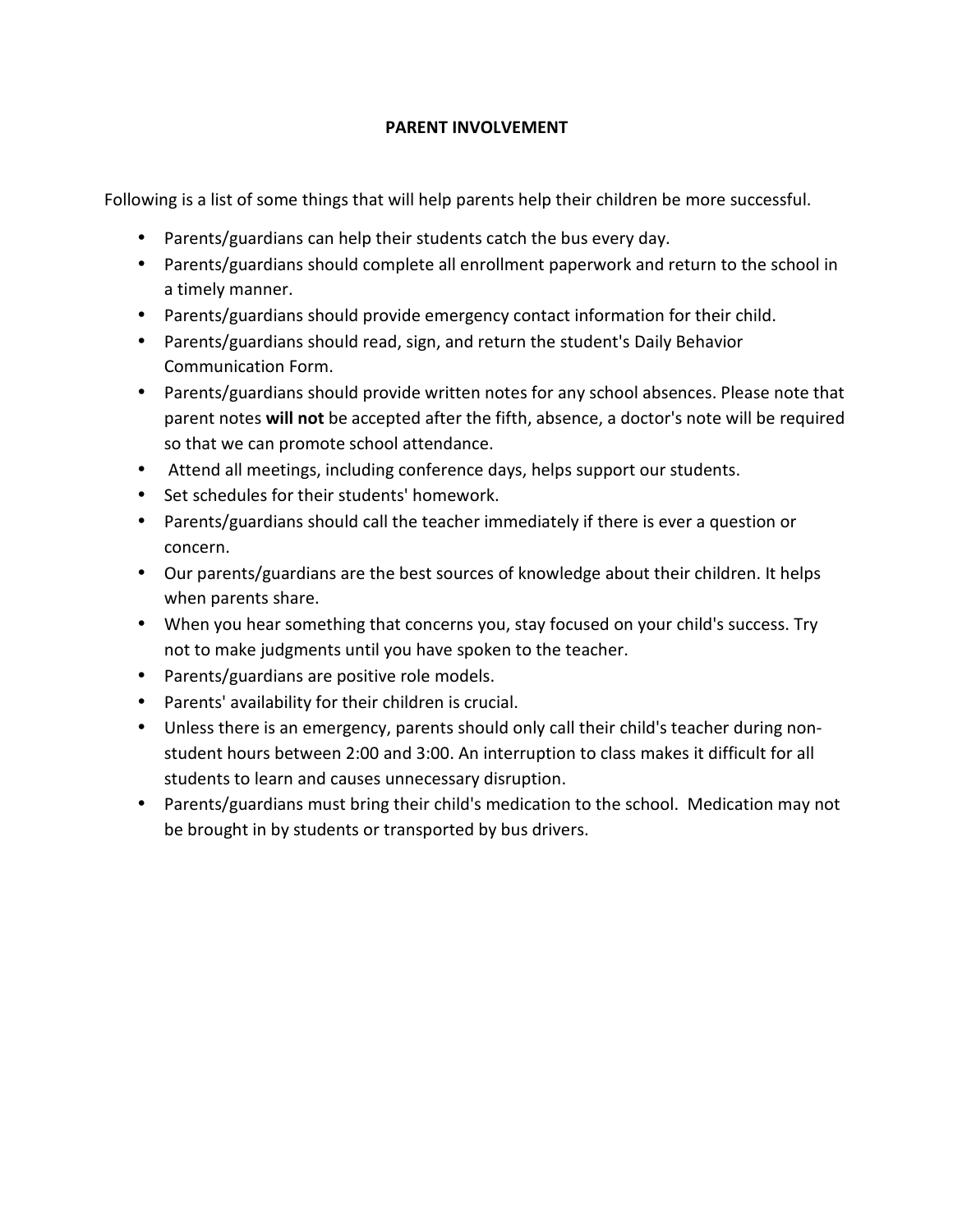### **GUIDELINES FOR DECORUM IN MEETINGS AND OTHER INTERACTIONS**

New Horizons Regional Education Centers (NHREC) is committed to addressing the educational needs of all students. These guidelines address questions and concerns that have been presented by adult students, parents/legal guardians and school personnel regarding meetings and other communications. These guidelines are intended to facilitate productive and collegial interactions between school personnel and adult students, and parents/legal guardians. These guidelines do not supersede Federal and State regulations that govern the education of students with disabilities.

Meeting Scheduling:

- Polite and timely communication is expected at all times.
- Meetings and telephone conferences will be scheduled during a mutually agreed upon time with the parents/legal guardians/adult students.
- Meetings and telephone conferences will occur during allotted time.

Meeting Preparation:

- Parties should review relevant records prior to meetings.
- Parents/legal guardians/adult students should provide relevant documentation to school personnel prior to meetings.

Meeting Participants:

- School personnel reserve the right to speak directly with the responsible party (parents/legal guardians/adult students) when represented by attorneys or other representatives.
- Parties will give prior notice of intent to bring attorneys, advocates, or other representatives to meetings.
- Parents or legal guardians should notify school personnel prior to meetings that he/she will need a foreign language interpreter or interpreter for the deaf or hearing impaired.

Meeting Conduct:

- Parties will exhibit respectful and productive conduct.
- Parties will provide prior notice of intent to record meetings.
- Concerns about a party's conduct during meetings should be directed to the principal or administrator.

Other Matters:

- Observations of students allowed under limited conditions.
- Observations of students during school hours by non-school personnel will be limited to licensed professionals conducting an independent educational evaluation (IEE) or with a prior history of treating or evaluating the student.
- Audio and Video Recording Audio or video recording by any means in classrooms and on all school property by staff, parents, students or third parties while students and/or school staff are engaged in providing educational opportunities to students or during school-sponsored activities not open to the general public is prohibited without prior written notice and approval by the building administrator.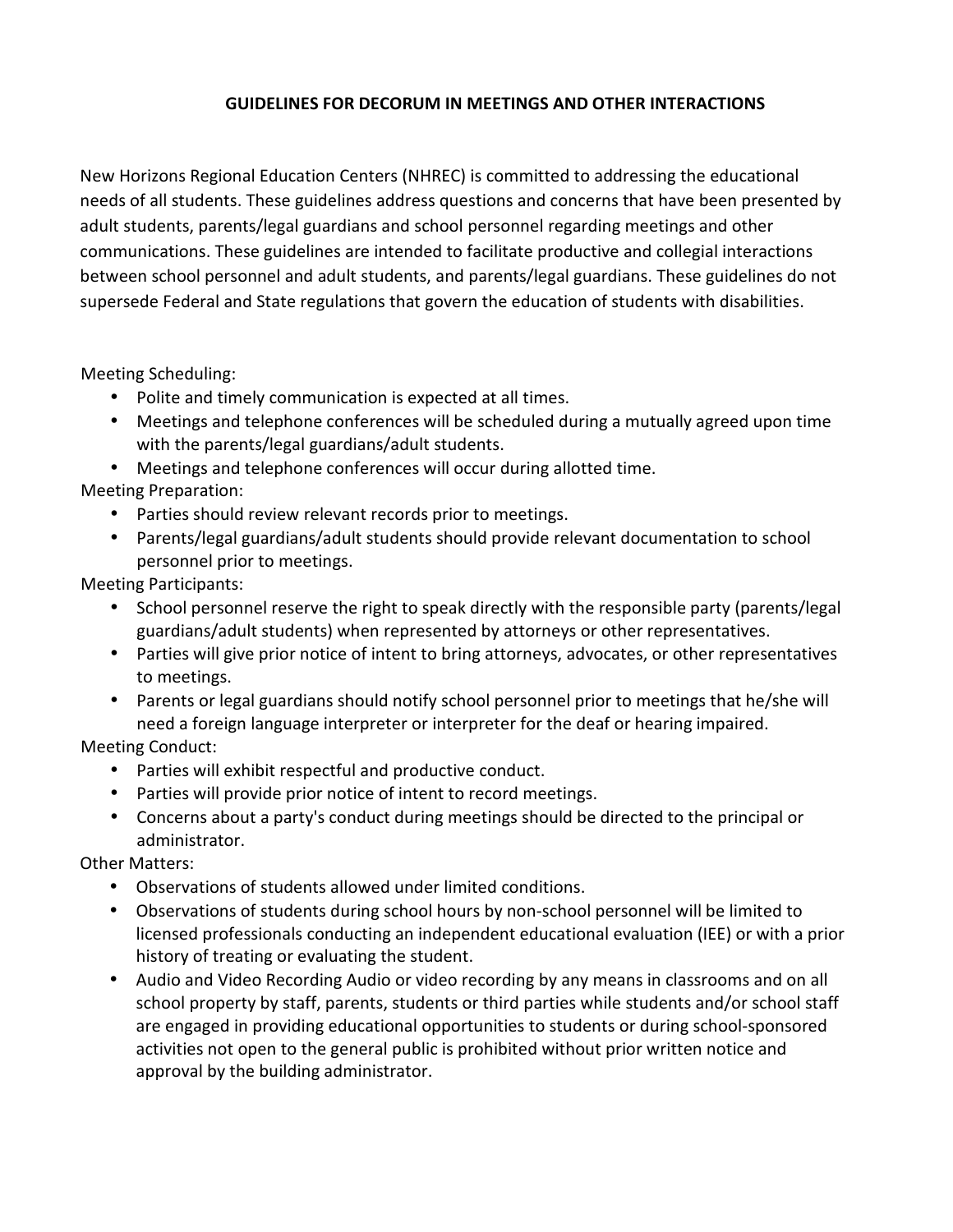### **PRIVILEGES**

The following privileges are based on Es that are earned from the previous school day. A total of 46 Es can be earned. Staff will write/highlight the number of Es in the **top right-hand corner** of the student's current day's daily communication sheet.

### **PRIVILEGES FOR STUDENTS EARNING LESS THAN 37 OF THE AVAILABLE Es:**

- 1. Students can participate in recreation therapy unless an incident occurs or is being processed at the time of the class.
- 2. Word search puzzles or coloring sheets at the desk.
- 3. Access to PBIS school-wide incentives.

### **STUDENTS WHO EARN 37 OF THE AVAILABLE Es MAY HAVE THE FOLLOWING PRIVILEGES:**

- 1. All previously mentioned privileges.
- 2. Board games with peers during homeroom.
- 3. Access to PBIS school-wide incentives.

### **STUDENTS WHO EARN 39 OF THE AVAILABLE Es MAY HAVE THE FOLLOWING PRIVILEGES:**

- 1. All previously mentioned privileges.
- 2. Use of class iPad (unless specified in a student's IEP or BIP).
- 3. Access to PBIS school-wide incentives.

### **STUDENTS WHO EARN 41 OF THE AVAILABLE Es MAY HAVE THE FOLLOWING PRIVILEGES:**

- 1. All previously mentioned privileges.
- 2. Computer time during homeroom class only.
- 3. Access to PBIS school-wide incentives.

### **STUDENTS WHO EARN 43 OF THE AVAILABLE Es MAY HAVE THE FOLLOWING PRIVILEGES:**

- 1. All previously mentioned privileges.
- 2. With laminated hall pass, walk in the hall unsupervised (restroom, nurse, errands) *subject to staff discretion.*
- 3. One visit to the school store. The student must be accompanied by staff while in the school store. The student **may not** purchase items for other peers.
- 4. Access to PBIS school-wide incentives.

### **STUDENTS WHO EARN 45 or more OF THE AVAILABLE Es MAY HAVE THE FOLLOWING PRIVILEGES:**

1. All previously mentioned privileges.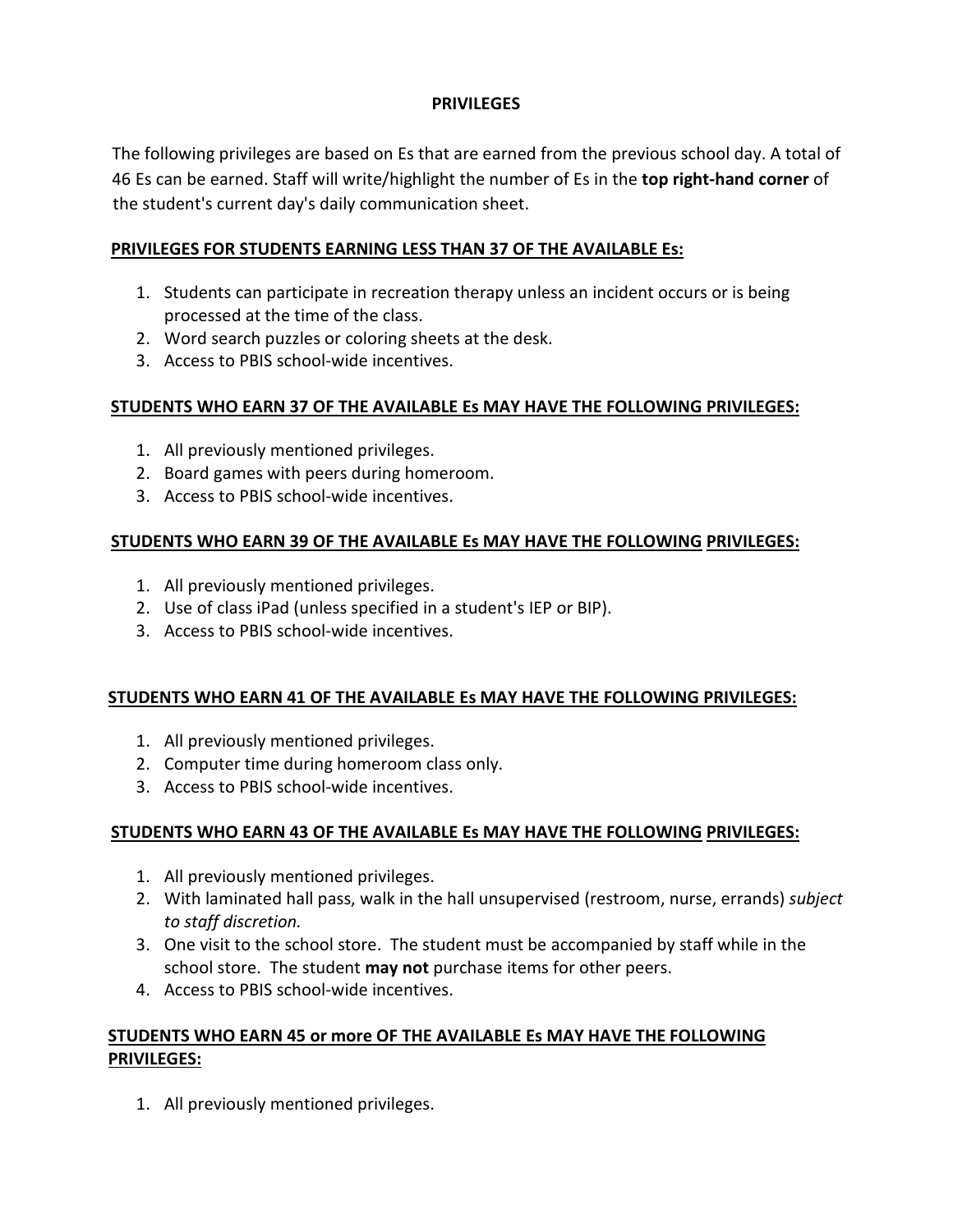- 2. Homework pass
- 3. Access to PBIS school-wide incentives.

In order for students to **EARN** privileges, they must have completed their work and demonstrated safe, respectful, responsible behaviors. If a student demonstrates **a major behavior**, he/she **will not earn** privileges. This must be clearly documented on the student's behavior communication form.

If a student has completed his/her assignment(s) and has permission from the teacher, he/she may access academic-related activities on the computer with staff supervision. This **does not include** computer games, YouTube videos, Facebook, etc.

Teachers are encouraged to make contracts with students for preferred items to earn additional incentives and privileges. **Case managers must be notified of any contracts before they are implemented**.

| Staff Signature   | Date |  |
|-------------------|------|--|
| Student Signature | Date |  |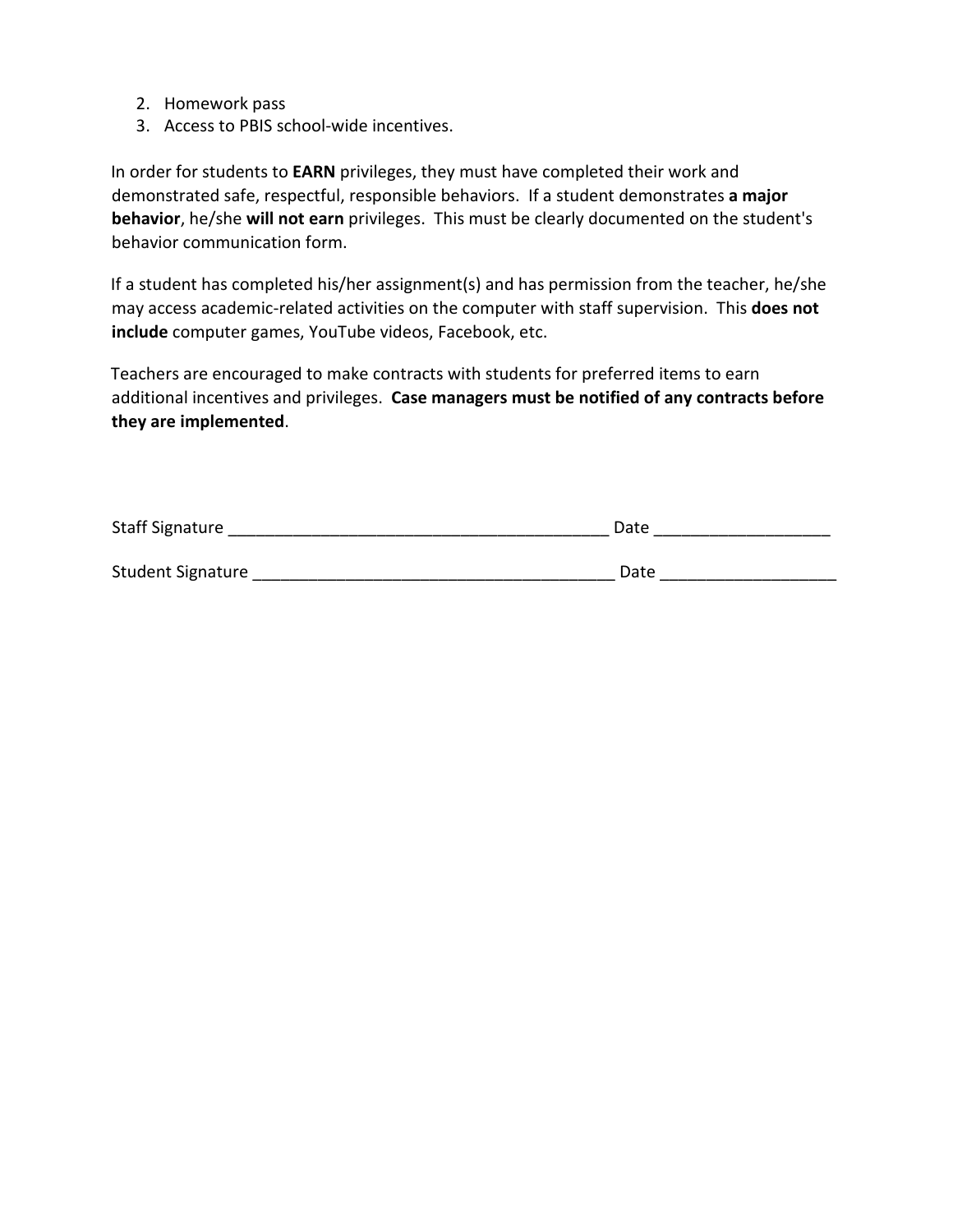## **Student Behavior Contract - Elementary**

## Student's Name: **Case Manager: Case Manager:**

|                                          | Monday                                                                                                                                                                                                                                                                                                                                                   | Tuesday                                                                   | Wednesday                                                                                                       | Thursday                                                                                                                                   | Friday                                                                           |
|------------------------------------------|----------------------------------------------------------------------------------------------------------------------------------------------------------------------------------------------------------------------------------------------------------------------------------------------------------------------------------------------------------|---------------------------------------------------------------------------|-----------------------------------------------------------------------------------------------------------------|--------------------------------------------------------------------------------------------------------------------------------------------|----------------------------------------------------------------------------------|
| I Will:                                  | C<br>$\begin{picture}(20,20) \put(0,0){\line(1,0){10}} \put(15,0){\line(1,0){10}} \put(15,0){\line(1,0){10}} \put(15,0){\line(1,0){10}} \put(15,0){\line(1,0){10}} \put(15,0){\line(1,0){10}} \put(15,0){\line(1,0){10}} \put(15,0){\line(1,0){10}} \put(15,0){\line(1,0){10}} \put(15,0){\line(1,0){10}} \put(15,0){\line(1,0){10}} \put(15,0){\line(1$ | C<br>$\sum_{i=1}^{\infty}$                                                | C<br>$\bar{\mathbf{v}}$                                                                                         | CO<br>$\sum_{i=1}^{n}$                                                                                                                     | $\mathbf{e}$<br>$\sum_{i=1}^{\infty}$                                            |
| <b>SAMPLE FORM ONLY</b><br>1.            |                                                                                                                                                                                                                                                                                                                                                          |                                                                           |                                                                                                                 |                                                                                                                                            |                                                                                  |
|                                          | Monday                                                                                                                                                                                                                                                                                                                                                   | Tuesday                                                                   | Wednesday                                                                                                       | Thursday                                                                                                                                   | Friday                                                                           |
| I Will:<br><b>SAMPLE FORM ONLY</b><br>2. | $\bullet$<br>$\begin{array}{c} \overline{\mathbf{e}} & \overline{\mathbf{e}} \\ \hline \end{array}$                                                                                                                                                                                                                                                      | C<br>$\begin{array}{c} \bar{\mathbf{v}} \\ \nabla \mathbf{v} \end{array}$ | C<br>$\begin{bmatrix} \bar{\mathbf{v}} & \bar{\mathbf{v}} \\ \bar{\mathbf{v}} & \bar{\mathbf{v}} \end{bmatrix}$ | $\mathbb{C}$<br>$\begin{bmatrix} \widehat{\mathbf{v}} & \widehat{\mathbf{v}} \\ \widehat{\mathbf{v}} & \widehat{\mathbf{v}} \end{bmatrix}$ | CO<br>$\begin{bmatrix} \widehat{v} & \widehat{v} \\ \longmapsto & \end{bmatrix}$ |
| $\circ$                                  |                                                                                                                                                                                                                                                                                                                                                          |                                                                           |                                                                                                                 |                                                                                                                                            |                                                                                  |

If I earn  $\Box$ , I will earn: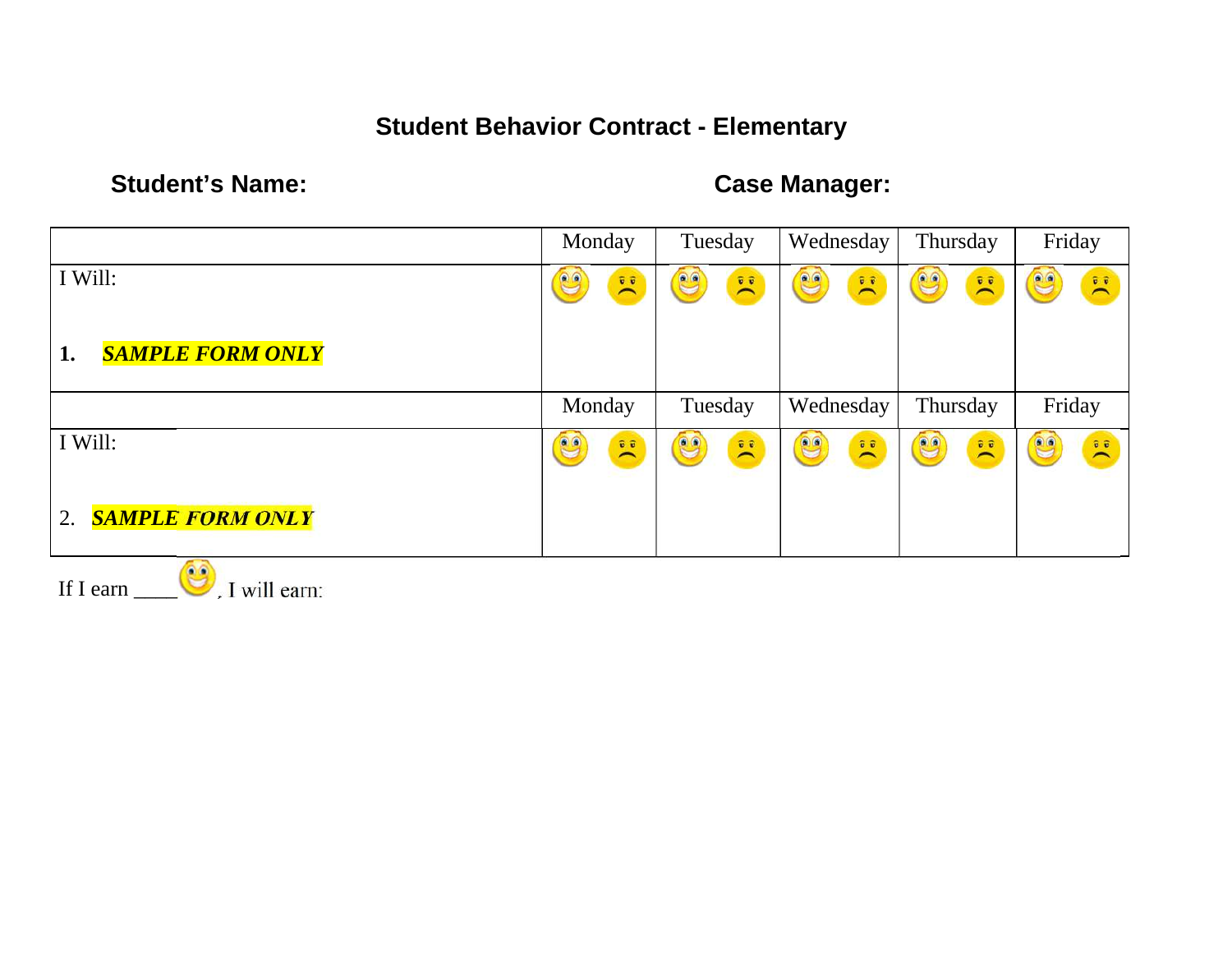

## Student Behavior Contract Middle and High School

| CASE MANAGER |                    |                                                                                                                                                                                                                       |  |
|--------------|--------------------|-----------------------------------------------------------------------------------------------------------------------------------------------------------------------------------------------------------------------|--|
|              |                    |                                                                                                                                                                                                                       |  |
|              |                    |                                                                                                                                                                                                                       |  |
|              |                    |                                                                                                                                                                                                                       |  |
|              |                    |                                                                                                                                                                                                                       |  |
|              |                    |                                                                                                                                                                                                                       |  |
|              |                    |                                                                                                                                                                                                                       |  |
|              |                    |                                                                                                                                                                                                                       |  |
|              |                    |                                                                                                                                                                                                                       |  |
|              |                    |                                                                                                                                                                                                                       |  |
|              |                    |                                                                                                                                                                                                                       |  |
|              |                    |                                                                                                                                                                                                                       |  |
|              |                    |                                                                                                                                                                                                                       |  |
|              |                    |                                                                                                                                                                                                                       |  |
|              |                    |                                                                                                                                                                                                                       |  |
|              |                    |                                                                                                                                                                                                                       |  |
|              |                    |                                                                                                                                                                                                                       |  |
| Date         | (Additional Party) | Date                                                                                                                                                                                                                  |  |
|              |                    |                                                                                                                                                                                                                       |  |
| Date         |                    |                                                                                                                                                                                                                       |  |
| Date         |                    |                                                                                                                                                                                                                       |  |
|              |                    | By signing this contract all parties agree to the stipulations in the document and will following accordingly.<br>The following contract will be reviewed by the student, case manager and behavior specialist on the |  |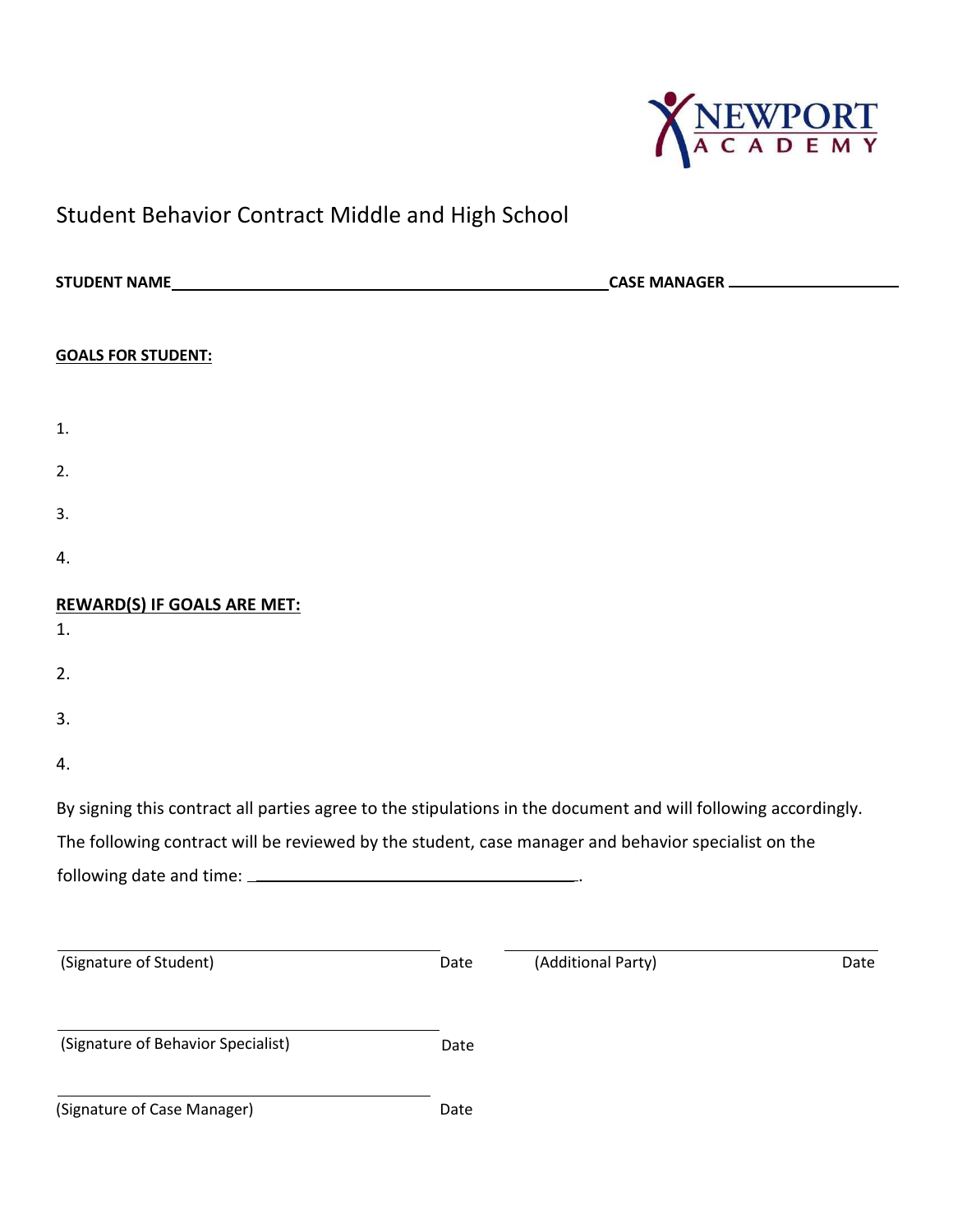\*\*\*\*\*\*\*\*\*\*\*\*\*\*\*\*\*\* **Newport Academy STARR Students** 

 $\star$ 

 $\bigstar$ 

 $\bigstar$ 

 $\bigstar$ 

\*

 $\bigstar$ 

\*

 $\frac{1}{\alpha}$ 

 $\frac{1}{\mathbb{A}}$ 

 $\bigstar$ 

 $\bigstar$ 

 $\bigstar$ 

 $\bigstar$ 

 $\star$ 

**S-Safe Students** T-Teach  $A-AII$ **R-Respect &** R-Responsibility

Dear Parents/Guardians,

Newport Academy has joined numerous schools around the state and country by implementing a school-wide positive behavioral interventions and supports program (PBIS). The purpose of PBIS is to improve student academic and behavior outcomes by ensuring all students have access to the most effective and accurately implemented instructional and behavioral practices and interventions possible. Newport Academy's PBIS Acronym is STARR - Safe Students Teach All Respect & Responsibility.

Newport Academy staff work daily to teach and reinforce safe, respectful, and responsible behaviors. Students at Newport Academy are rewarded daily with colored tickets for being safe (red tickets), respectful (white tickets), and responsible (blue tickets). At the end of each day the students add up their tickets. If they fill up a "STARR sheet" they may choose a reward for that day in their homeroom classes.

Each week, "STARR" students are recognized throughout the school and they are recognized by earning rewards and prizes.

Please feel free to talk to your child at home about what they did to earn tickets each day.

Also, feel free to call your child's teacher with additional questions.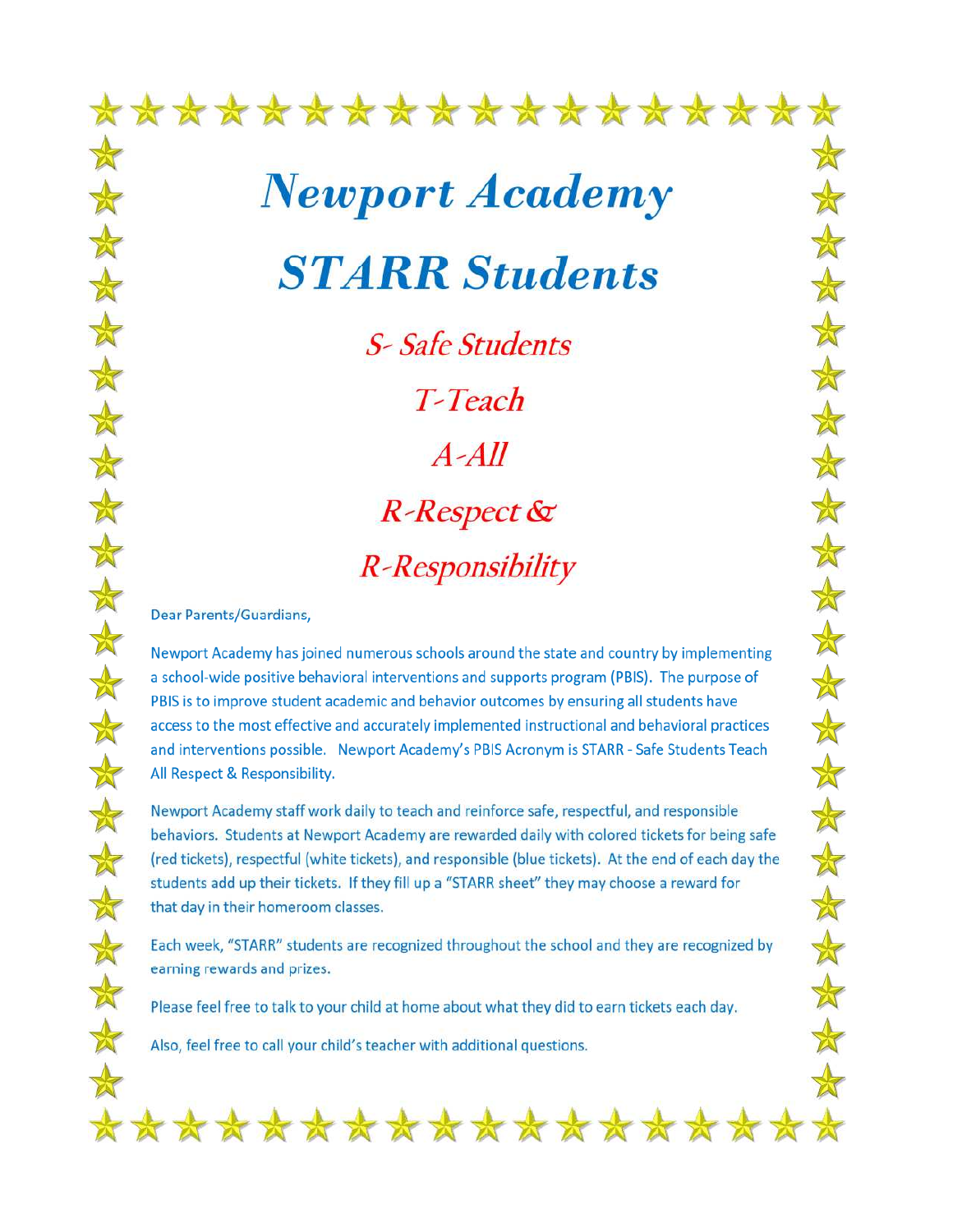## PBIS TICKET COLORS AND TRAITS



Newport Academy staff work daily to teach and reinforce safe, respectful, and responsible behaviors. Students at Newport Academy are rewarded daily with colored tickets for being safe (red tickets), respectful (white tickets), and responsible (blue tickets). At the end of each day, the students add up their tickets. If they fill up a "STARR sheet" they may choose a reward for that day in their homeroom classes.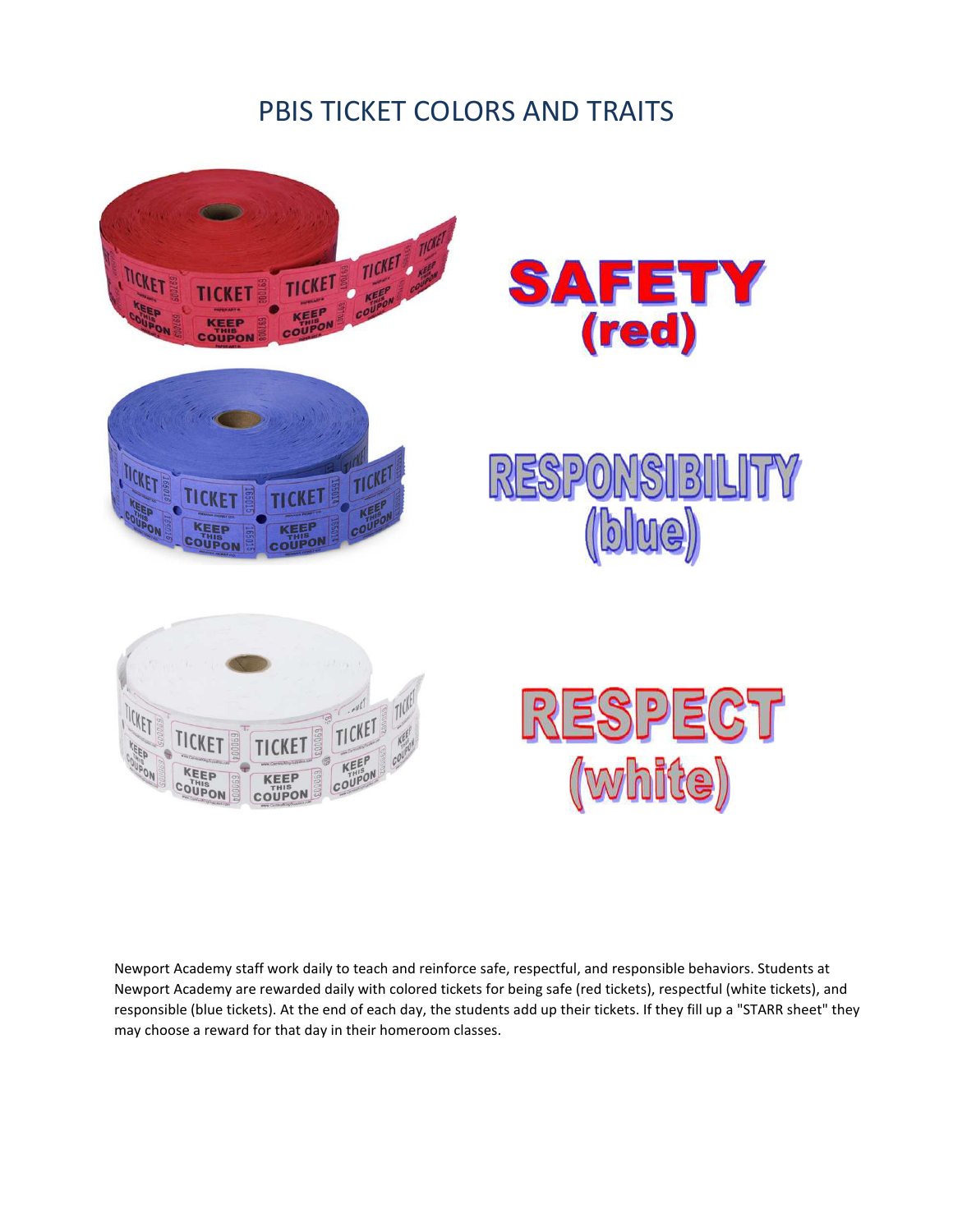**NEWPORT ACADEMY PBIS MATRIX**

| <b>Expectations</b> | Arrival/Dismissal                               | <b>Hallways</b>                            | <b>Bathrooms</b>                                         | Gym                                      | Cafeteria                                                                                     | Library/ Computer                                    | Outside                                          | <b>Stairwell</b>                                      |
|---------------------|-------------------------------------------------|--------------------------------------------|----------------------------------------------------------|------------------------------------------|-----------------------------------------------------------------------------------------------|------------------------------------------------------|--------------------------------------------------|-------------------------------------------------------|
| Safety              | Remain on bus until called                      | Walk at all times                          | Keep floor clean and dry                                 | Follow directions on first cue           | Walk at all times                                                                             | Keep hands, feet, and objects<br>to self             | Stay with staff/group                            | Stay with staff/group                                 |
|                     | Upon arrival - stay inline                      | Keep hands, feet, and objects<br>to self   |                                                          | No food/drink/gum                        | Stay in line                                                                                  | No food/drinks/gum                                   | Look both ways before<br>crossing street         | One step at a time                                    |
|                     | Remain in class until bus is<br>called          | Always walk on the right side              |                                                          | Use equipment as directed                | Keep hands, feet, and objects<br>to self                                                      |                                                      | Keep hands, feet, and objects<br>to self         | One hand on the rail                                  |
|                     | Keep hands, feet, and objects<br>to self        |                                            |                                                          | Go only in assigned areas                | Enter through the<br>appropriate door                                                         |                                                      | Use equipment as directed                        | Stay on the right side                                |
|                     | Bring only permitted items                      |                                            |                                                          |                                          |                                                                                               |                                                      |                                                  | Walk                                                  |
| Responsibility      | Follow check-in/checkout<br>procedures          | Bring hall pass as required                | Wash hands                                               | Wear appropriate clothing                | Wait patiently inline                                                                         | Have staff permission to use<br>library/computer lab | Follow staff directions                          | All possessions must<br>remain in your hands          |
|                     | Wait turn patiently                             | Go directly to assigned area               | Put towels in trash                                      | Remain on task                           | Pushchairs in when finished                                                                   | Use books/computers<br>appropriately                 | Wear appropriate clothing                        | Stay on the right side                                |
|                     | Go directly to classroom/bus                    | Stay with staff/group                      | Leave all writing utensils in<br>the classroom           | Follow directions of assigned<br>task    | Have money/lunch number<br>ready and gather all<br>necessary items before<br>leaving the line | Return items to designated<br>place                  |                                                  | Inform staff if you<br>notice any broken<br>equipment |
|                     | When leaving, take all<br>belongings to the bus |                                            | Turn off lights                                          |                                          | Recycle when available                                                                        | Only go to approved sites                            |                                                  |                                                       |
|                     |                                                 |                                            | Wait for staff check<br>bathroom before and after<br>use |                                          | Stay in designated area                                                                       |                                                      |                                                  |                                                       |
| Respect             | Greet others and respond<br>politely            | Use appropriate voice, tone,<br>and volume | Knock and wait before<br>entering the bathroom           | Cooperate with others                    | Use manners                                                                                   | Clean up area when finished                          | Leave all things in their<br>natural environment | Do not block the<br>stairwell                         |
|                     | Walk quietly to and from<br>class               | Use appropriate language                   | Wait your turn                                           | Use kind/encouraging words               | Notify staff if you spill<br>anything                                                         | Work quietly                                         | Use manners                                      | Use manners                                           |
|                     |                                                 | Respect school property                    | Wash your hands using soap                               | Use appropriate voice tone<br>and volume | Clean up your area                                                                            | Respect school property                              | Cooperate/share                                  | Keep stairwell clean                                  |
|                     |                                                 |                                            | Keep all areas clean - flush,<br>wash, leave             | Play fairly/follow the rules             | Use appropriate voice, tone,<br>and volume                                                    |                                                      | Play fairly                                      | Follow staff directions<br>at all times               |
|                     |                                                 |                                            |                                                          |                                          |                                                                                               |                                                      |                                                  |                                                       |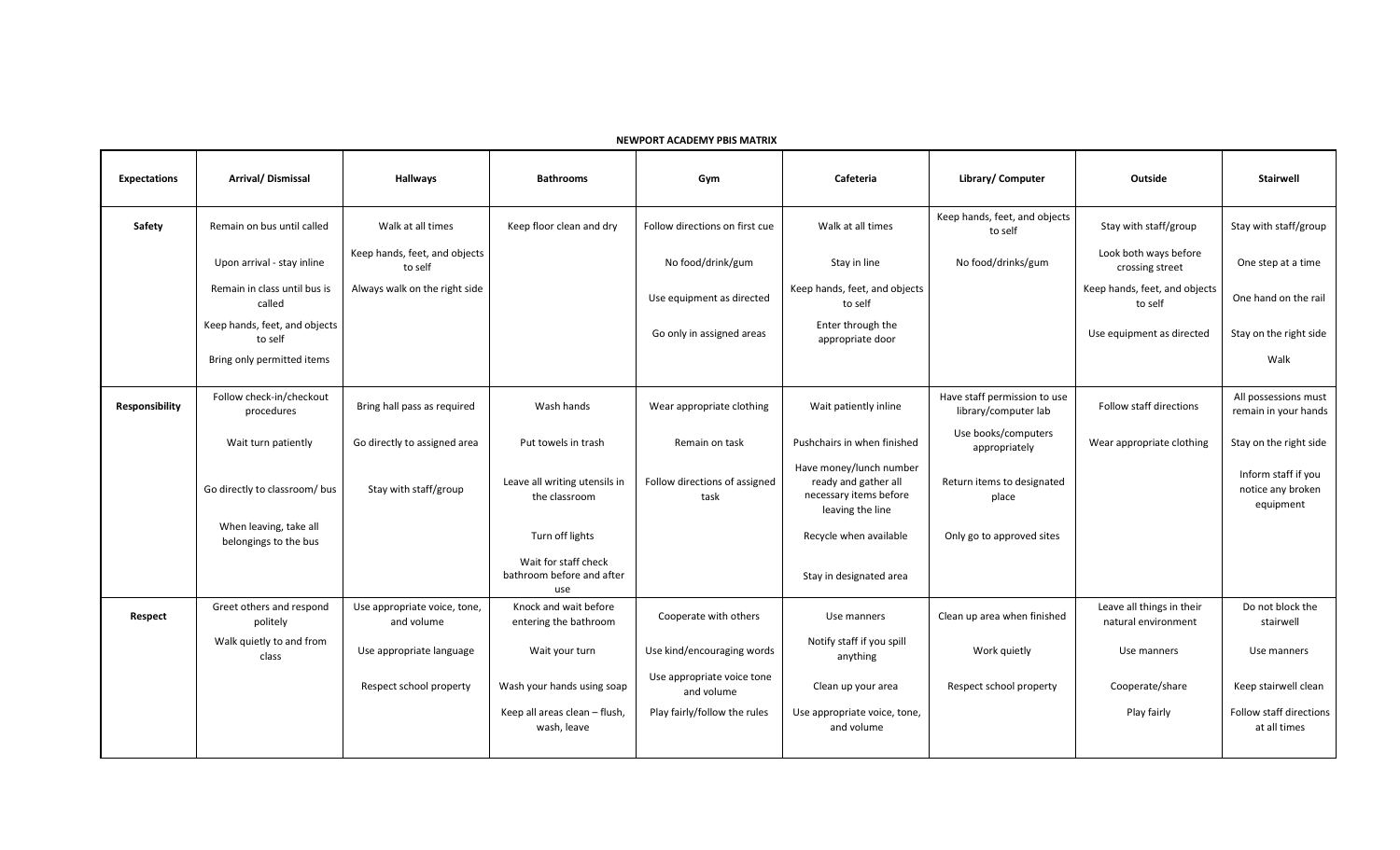### **DEFINITIONS OF MAJOR BEHAVIOR TYPES**

When documenting behaviors in the PBIS database, staff will select one behavior type that most accurately describes the incident. Additional information can be provided in the anecdotal section of the report.

| <b>BEHAVIOR TYPES</b>                                    | <b>DEFINITION</b>                                                                                                                                                  | <b>EXAMPLES</b>                                                                                                                 |
|----------------------------------------------------------|--------------------------------------------------------------------------------------------------------------------------------------------------------------------|---------------------------------------------------------------------------------------------------------------------------------|
| <b>Aggressive Physical Contact</b>                       | Any physical contact intended<br>to intimidate or cause physical<br>harm to another individual                                                                     | Shoving, intentionally walking into<br>another, intentionally tripping<br>another, grabbing<br>another                          |
| Alcohol/Drug/<br>Paraphernalia                           | Possession of any type of<br>alcohol, prescription or illegal<br>drugs or drug-related<br>paraphernalia                                                            | Possession of medication that has<br>not been prescribed to the student,<br>possession of alcohol                               |
| <b>Class Disruption</b>                                  | Intentionally disrupting the<br>classroom through words<br>and/or actions to the point<br>where instruction or daily<br>classroom activities cannot<br>take place. | Running around the class,<br>attempting to engage others in off-<br>task behaviors, banging, screaming,<br>repeated calling out |
| Student Reported or<br><b>Suspected Abuse of Student</b> | Student reports or staff suspect<br>abuse or neglect of any kind (all<br>staff are mandated reporters)                                                             | The Program Coordinator and/or<br><b>Director MUST be notified</b><br>immediately.                                              |
| Contraband                                               | Possession of any item<br>identified as contraband in the<br>student handbook                                                                                      | Possession of lighter, cell phone,<br>playing cards, tobacco products,<br>etc.                                                  |
| Destruction of Property                                  | Intentional or willful damage to<br>school or others personal<br>property                                                                                          | Writing on school property<br>(walls, desks) or punching/kicking<br>holes in walls, damaging school<br>phones, computers, etc.  |
| <b>Direct Verbal Threats</b>                             | Making an intentional verbal<br>threat to cause harm to<br>another individual                                                                                      | Telling someone that they are<br>going to get "beaten up"                                                                       |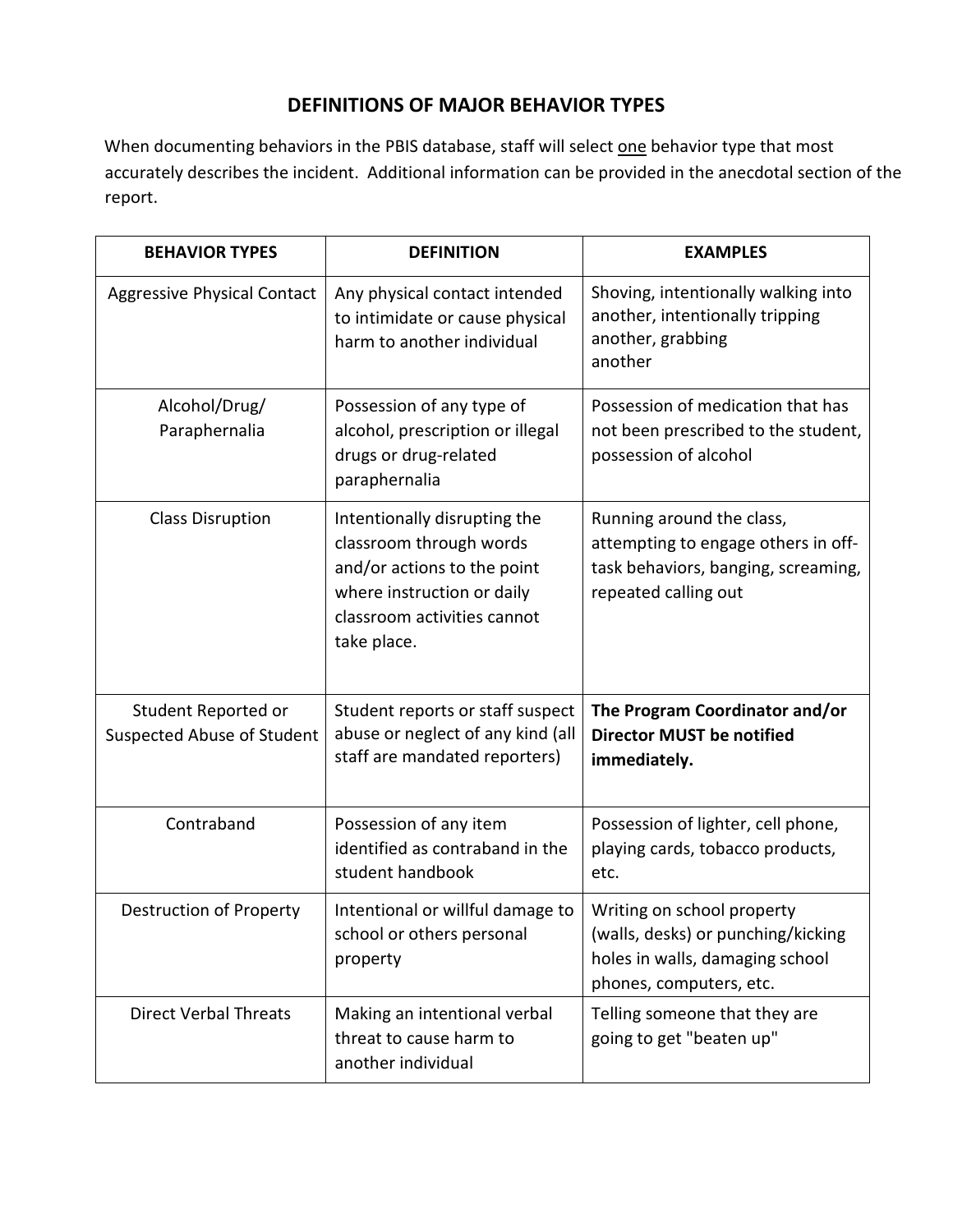| Failure to comply<br>(noncompliance) | Repeated refusal to<br>respond/follow staff directions<br>and/or challenging directions,<br>rules, expectations when given<br>adequate prompts                                                                                                                                                              | Repeated work refusal, continuing<br>a behavior after being asked to<br>stop, running up/downstairs, telling<br>staff "no" after adequate requests,<br>assistance, and prompting to<br>comply have been made (may<br>include repeated sleeping) |
|--------------------------------------|-------------------------------------------------------------------------------------------------------------------------------------------------------------------------------------------------------------------------------------------------------------------------------------------------------------|-------------------------------------------------------------------------------------------------------------------------------------------------------------------------------------------------------------------------------------------------|
| Harassment (Bullying)                | Any aggressive and unwanted<br>behavior that is intended to<br>harm, intimidate, or humiliate<br>the victim; involves a real or<br>perceived power imbalance<br>between the aggressor or<br>aggressors and victim, and is<br>repeated over time or causes<br>emotional trauma. It includes<br>cyberbullying | See definition                                                                                                                                                                                                                                  |
| Destruction of Property              | Intentional or willful damage to<br>school or others personal<br>property                                                                                                                                                                                                                                   | Writing on school property<br>(walls, desks) or punching/kicking<br>holes in walls, damaging school<br>phones, computers, etc.                                                                                                                  |
| <b>Direct Verbal Threats</b>         | Making an intentional verbal<br>threat to cause harm to<br>another individual                                                                                                                                                                                                                               | Telling someone that they are<br>going to get "beaten up"                                                                                                                                                                                       |
| Failure to comply<br>(noncompliance) | Repeated refusal to<br>respond/follow staff directions<br>and/or challenging directions,<br>rules, expectations when given<br>adequate prompts                                                                                                                                                              | Repeated work refusal, continuing<br>a behavior after being asked to<br>stop, running up/downstairs, telling<br>staff "no" after adequate requests,<br>assistance, and prompting to<br>comply have been made (may<br>include repeated sleeping) |
| Harassment (Bullying)                | Any aggressive and unwanted<br>behavior that is intended to<br>harm, intimidate, or humiliate<br>the victim; involves a real or<br>perceived power imbalance<br>between the aggressor or<br>aggressors and victim, and is<br>repeated over time or causes<br>emotional trauma. It includes<br>cyberbullying | See definition                                                                                                                                                                                                                                  |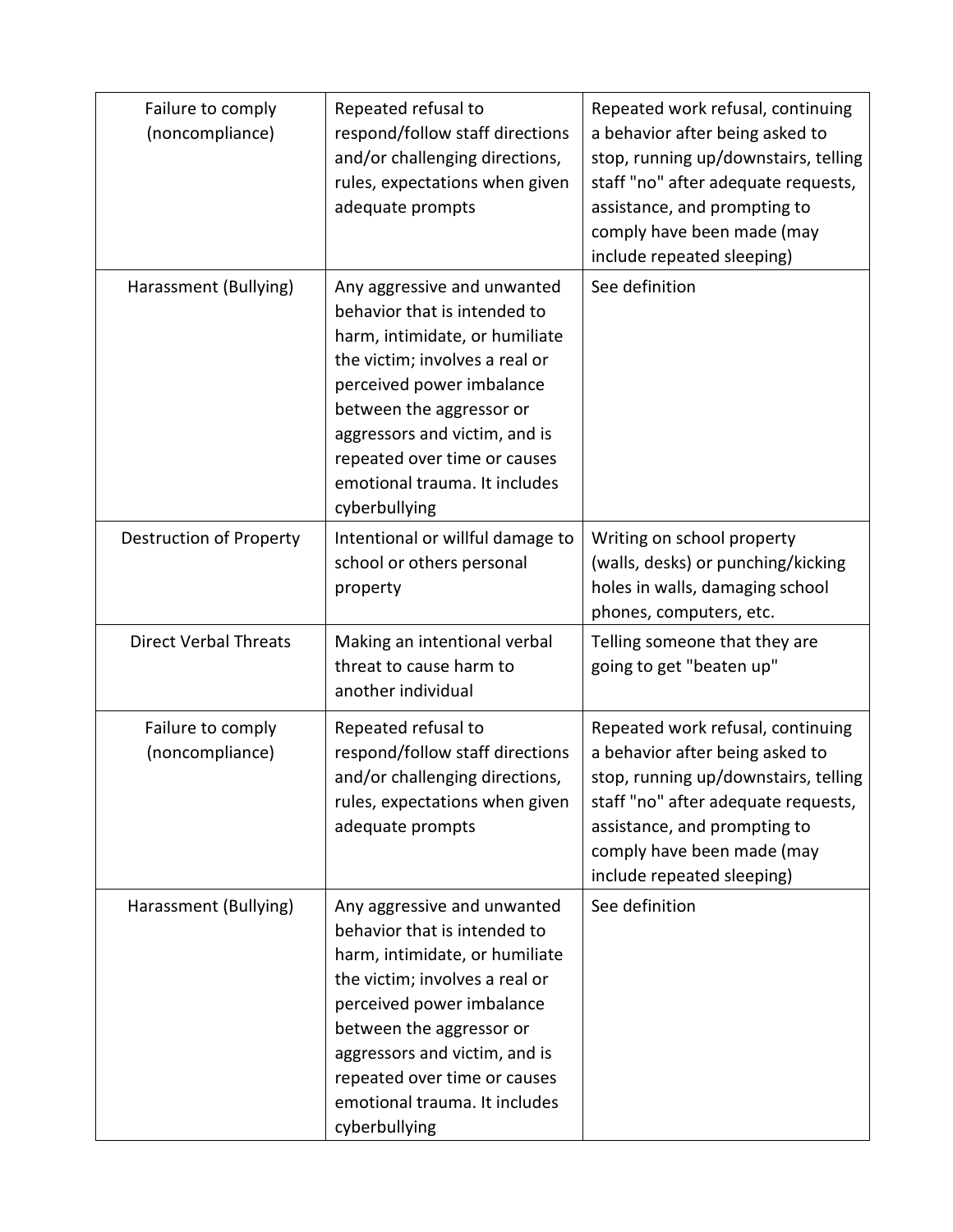| Out of Area<br>(within the building) | Leaving an assigned area<br>without staff permission inside<br>of the school building                                                                                                                      | Walking out of class without<br>permission, leaving assigned<br>group/area, leaving group or class<br>during transitions, standing in<br>classroom doorways |
|--------------------------------------|------------------------------------------------------------------------------------------------------------------------------------------------------------------------------------------------------------|-------------------------------------------------------------------------------------------------------------------------------------------------------------|
| Out of Area<br>(out of the building) | Exiting the school building<br>without permission and/or<br>leaving school property without<br>permission                                                                                                  | See definition                                                                                                                                              |
| Spitting                             | Intentionally ejecting saliva or<br>any substance in the mouth<br>towards a student or staff<br>member                                                                                                     | See definition                                                                                                                                              |
| Suicidal Ideation                    | are thoughts or statements<br>about how to or wanting to kill<br>oneself, which can range from<br>a detailed plan to a fleeting<br>consideration                                                           | See definition<br>*The school psychologist or other<br>staff trained to complete a risk<br>assessment MUST be notified<br>immediately*                      |
| Tampering with Fire Alarm            | Pulling/sounding the alarm<br>causing the sounding to record<br>at Fire Department resulting in<br>the arrival of the Fire<br>Department.<br>This includes attempting to pull<br>or tamper with the alarm. | See definition                                                                                                                                              |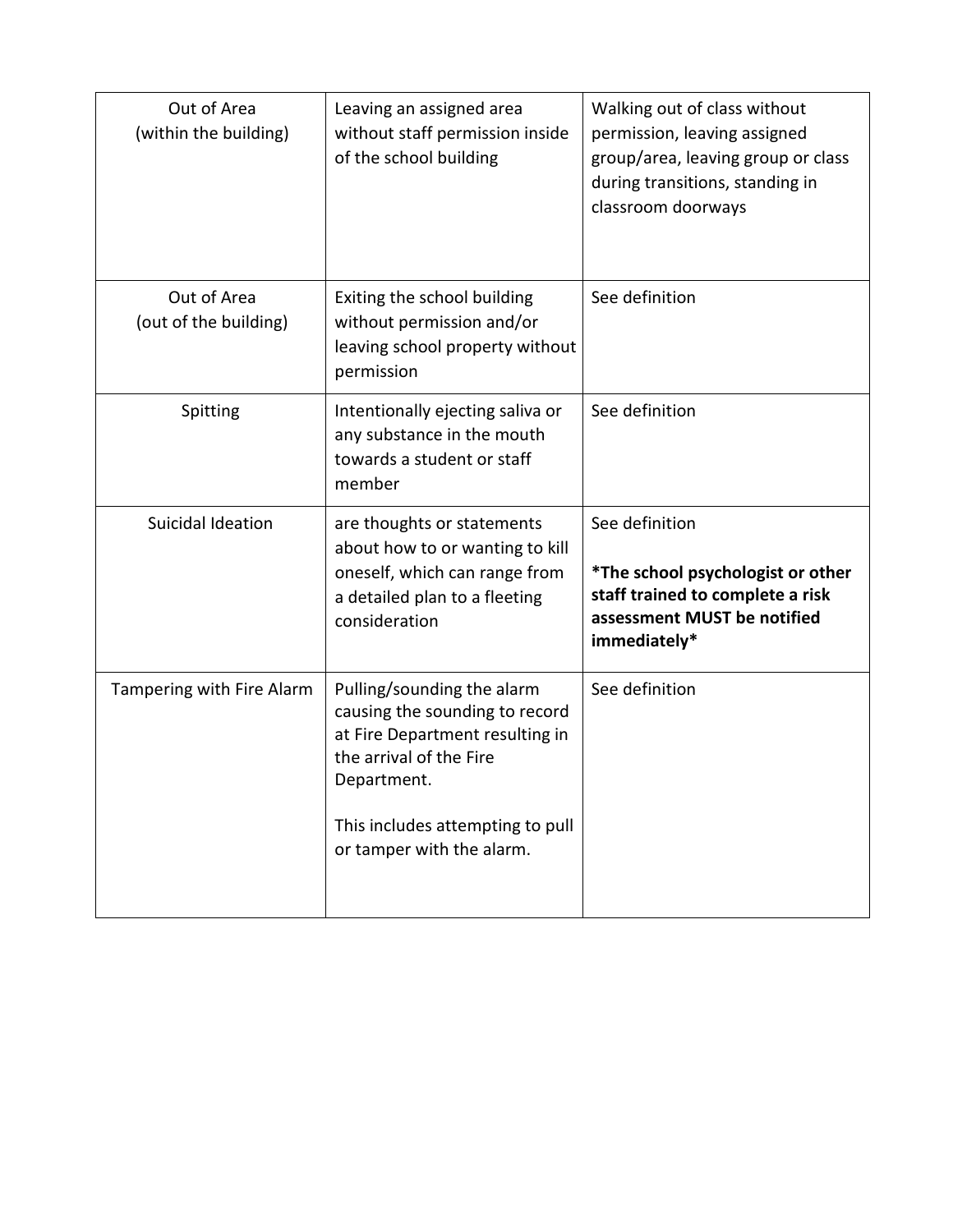| Harassment<br>(Sexual)            | Unwelcome sexual advances,<br>comments or gestures that<br>create a general feeling of<br>discomfort                                                  | Making comments about one's<br>body parts - comments may be<br>directed towards peers or staff           |
|-----------------------------------|-------------------------------------------------------------------------------------------------------------------------------------------------------|----------------------------------------------------------------------------------------------------------|
| Harassment<br>(Religious)         | Written or verbal comments,<br>pictures or statements directed<br>towards race or ethnicity with<br>the intent to intimidate, belittle<br>or coercion | Teasing someone for their religious<br>beliefs or practices                                              |
| Inappropriate Language            | Ongoing intentional use of<br>profanity, or discussions about<br>violence, drug use, racist<br>comments after receiving<br>adequate prompts           | Intentionally cursing at peers or<br>staff, comments intentionally made<br>to put down a race or culture |
| Inappropriate Physical<br>Contact | Any act of intrusive touching of<br>a student or staff member                                                                                         | Kissing, hugging, inappropriate<br>touching                                                              |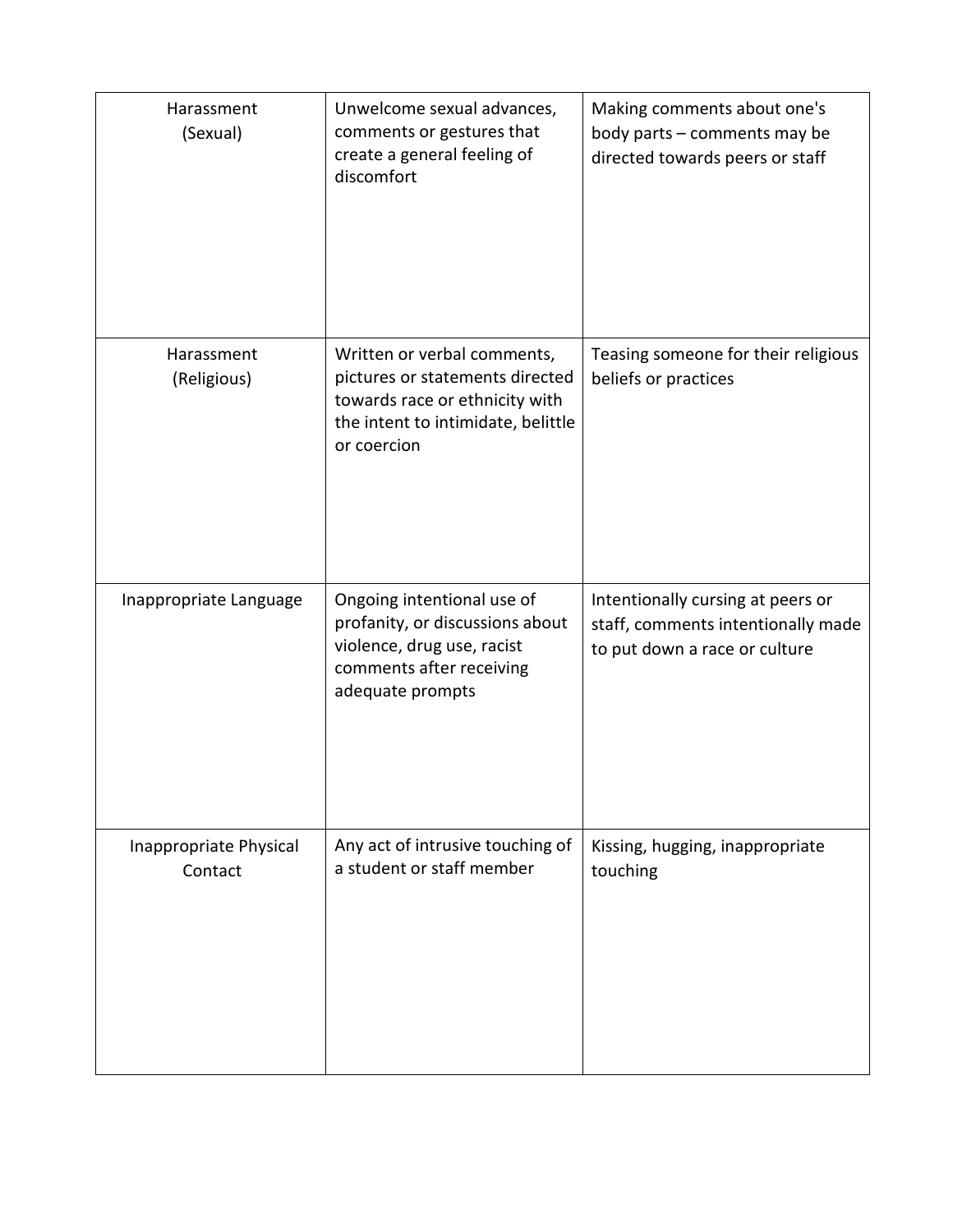| Indecent Exposure | Purposefully displaying private<br>areas of the body                          | Wearing clothing that exposes the<br>private areas of the body (i.e.,<br>sagging pants or low-cut shirts) |
|-------------------|-------------------------------------------------------------------------------|-----------------------------------------------------------------------------------------------------------|
| Injury            | Injury not sustained as a result<br>of an aggressive act by another<br>person | Accident, falling, etc.                                                                                   |
| Weapons           | Any instrument or device<br>intended to intimidate, or to<br>use in an attack | Guns or gun look-alikes, box<br>cutters, knives, razors, etc.                                             |

The following information will also be documented: bus behaviors and situations involving medication.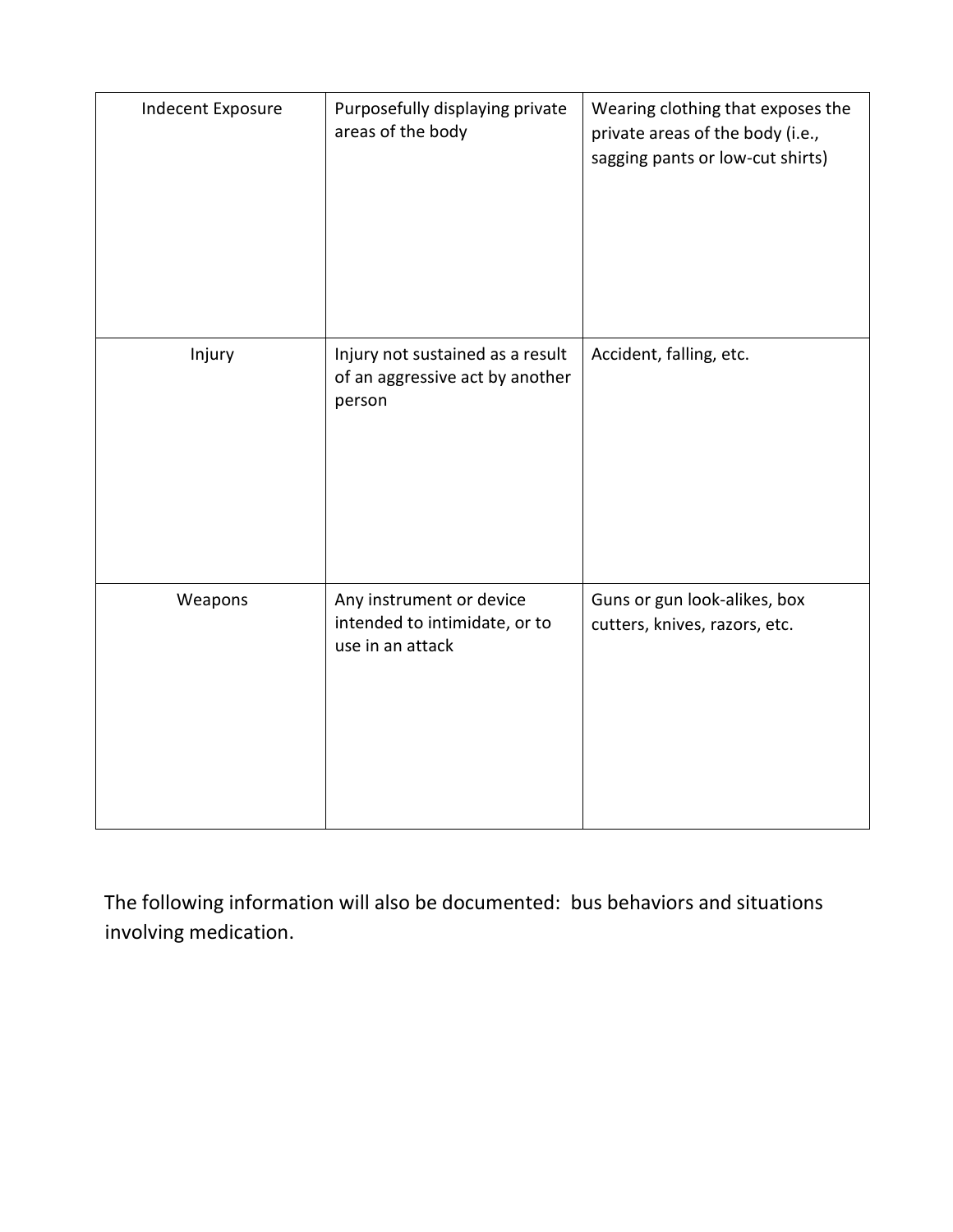### **ATTENDANCE**

Parents/guardians may excuse five absences during a school year without providing a doctor's note or documentation of a family emergency. All other absences will be considered unexcused unless documentation is provided by a doctor, therapist, court official, etc. A daily automated call will be made for all students marked absent. After a student's third consecutive day from school, the case manager will call parents/guardians who have not provided information to the school about their child's absence. Notification of absence letters will be sent to parents/guardians after every five absences.

### **EARLY DISMISSAL**

Students will dismiss at 11:00 AM on early dismissal days. Students will receive breakfast on these days, but lunch will not be provided. Please check with your child's teacher to see if he/she should bring a snack on these days.

### **HALL PASSES**

No student is to be in the hallway or other areas outside of the class without a hall pass. Note: Students will be supervised from arrival to dismissal. A hall pass will be given to students who demonstrate safe, respectful, and responsible behavior.

### **LUNCHES**

Newport Academy students will be allowed to go through the lunch line every other day and eat in the lunchroom. Students who are unable to maintain safe and appropriate behavior in the lunchroom will order meals to be eaten in their homeroom. The free or reduced lunch program is available. Parents must complete a form and submit it to Newport Academy. Students may also bring their lunches and purchase milk.

### **STUDENT PACKET INFORMATION**

Each year parents/guardians will receive a packet of information and forms to complete. It will include information about our open house for that school year, a summary of important information and procedures for parents and current emergency and medical forms. Please take a few minutes to complete and sign these forms and return them at an open house or with your child on their first day of school. It is important that this information is on file in a timely manner. Please do not hesitate to call your child's case manager if you have questions regarding this packet.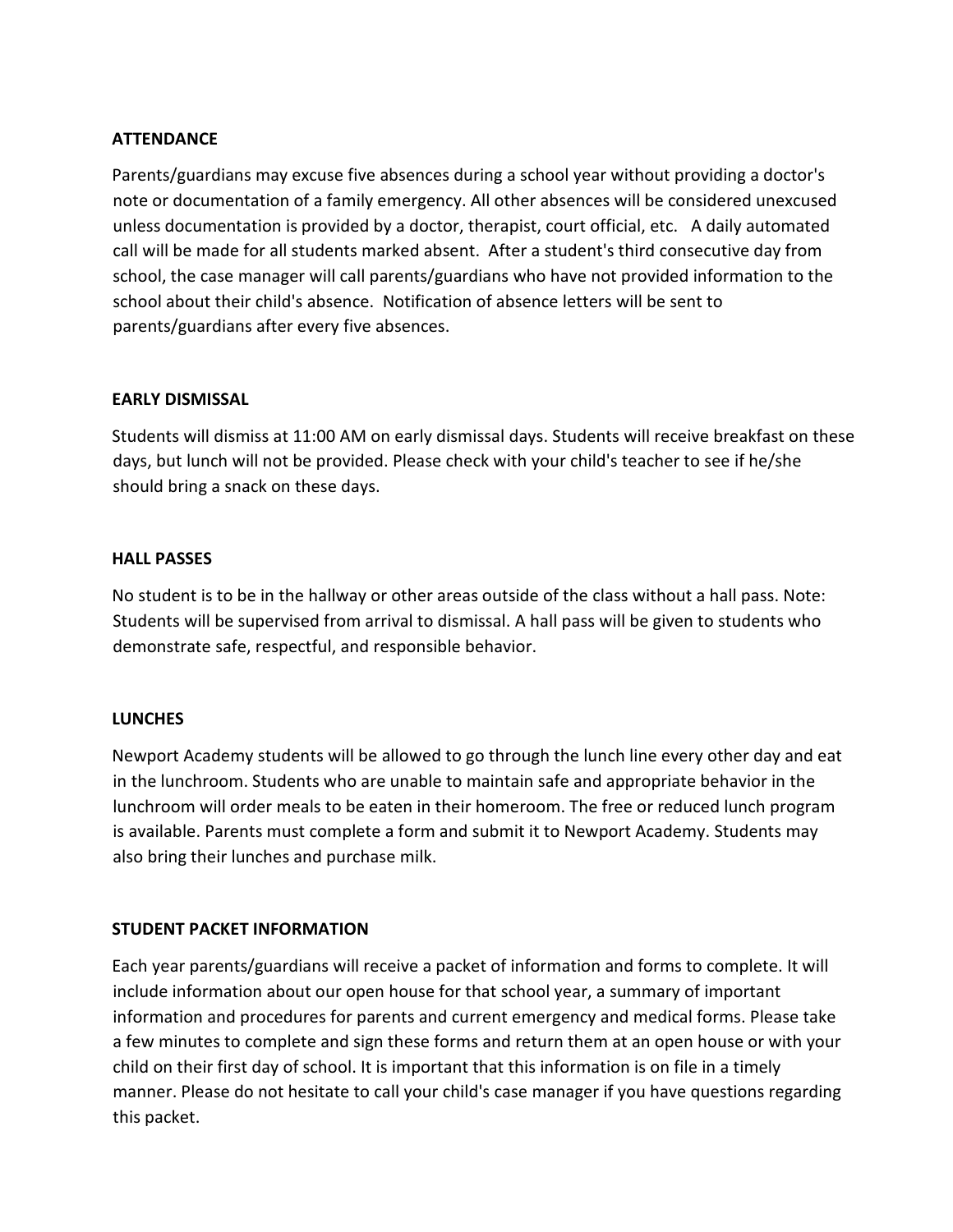### **TELEPHONE USE**

Students are not allowed to use school phones without permission. If a student adamantly feels a phone call is necessary, staff will verify contact information via release forms, dial the number, identify themselves as a Newport Academy staff member and state the reason for the call. Students will be monitored at all times during a phone call.

### **TRANSPORTATION**

Bus transportation is provided for students through their school division. Newport Academy will be happy to assist with questions or concerns, but school divisions set their transportation policies and procedures. If the bus is late, or the bus has not picked up your child, please call your school division transportation department for information.

If you, a family member, or case manager, drop off or pick up your child, your child must be signed in or out in the register in the main office. If you plan to transport your child on a regular basis, a note regarding the transportation arrangements can be filed in the office, and daily sign out will not be required.

 Students are not permitted to drive a vehicle to and from school. All students must be transported to and from school by school bus, parent/guardian, or an adult with prior written parental permission.

### **SCHOOL DIVISION TRANSPORTATION NUMBERS**

Gloucester: (804) 693-2715 Hampton City Schools: (757) 727-1079 Newport News Public Schools: (757) 881-5052 Poquoson: (757) 868-3069 York County: (757) 898-0344 WJCC: (757) 565-0808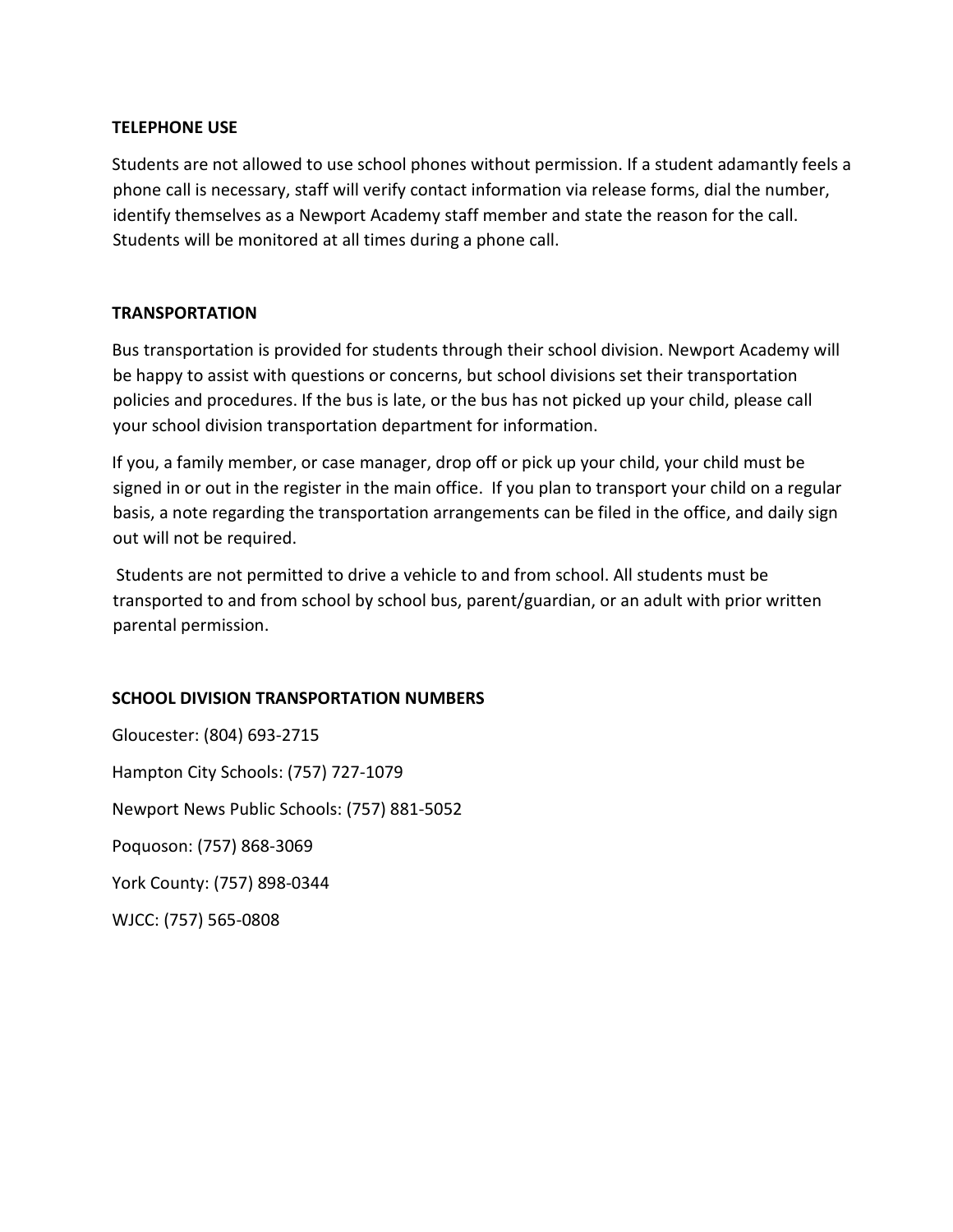### **SAFETY**

### **UNAUTHORIZED ITEMS**

Items that are disruptive to other students and to the educational process are considered unauthorized items. Any student bringing disruptive items to school will be given the opportunity to give the unauthorized item(s) to support staff upon entering the building to be locked up and returned at the end of the day. Failure to comply with this may result in the confiscation of item(s) and further consequences. Unauthorized items include such things as iPods, C.D.s, food items, disruptive clothing, or any item that becomes disruptive to others.

Students are not allowed to buy or sell any items while on school grounds, including but not limited to: personal items, trading cards, C.D.s, food, or candy.

### *Material Restrictions/Contraband*:

- Bandannas/Scarves
- Bookbags
- C.D.s, DVDs, Blu-Rays
- Computers, iPads, Tablets, Portable video games, iPods
- Drugs (illegal or prescription)
- Electronic devices that record audio, images and/or video
- Fireworks
- Gang-related paraphernalia
- Glass containers
- Headphones or earbuds
- Knives
- Laser pointers
- Letter openers
- Lighters/Matches
- Mace/Pepper Spray
- Magazines or materials containing sex, guns or aggression in any way
- MP3 players
- Open containers
- Phones
- Pornography
- Smart Watches
- Sunflower Seeds
- Sums of money greater than \$20 to be reported to parent/guardian
- Tobacco products and/or electronic cigarettes
- Tools
- Trading or playing cards
- Weapons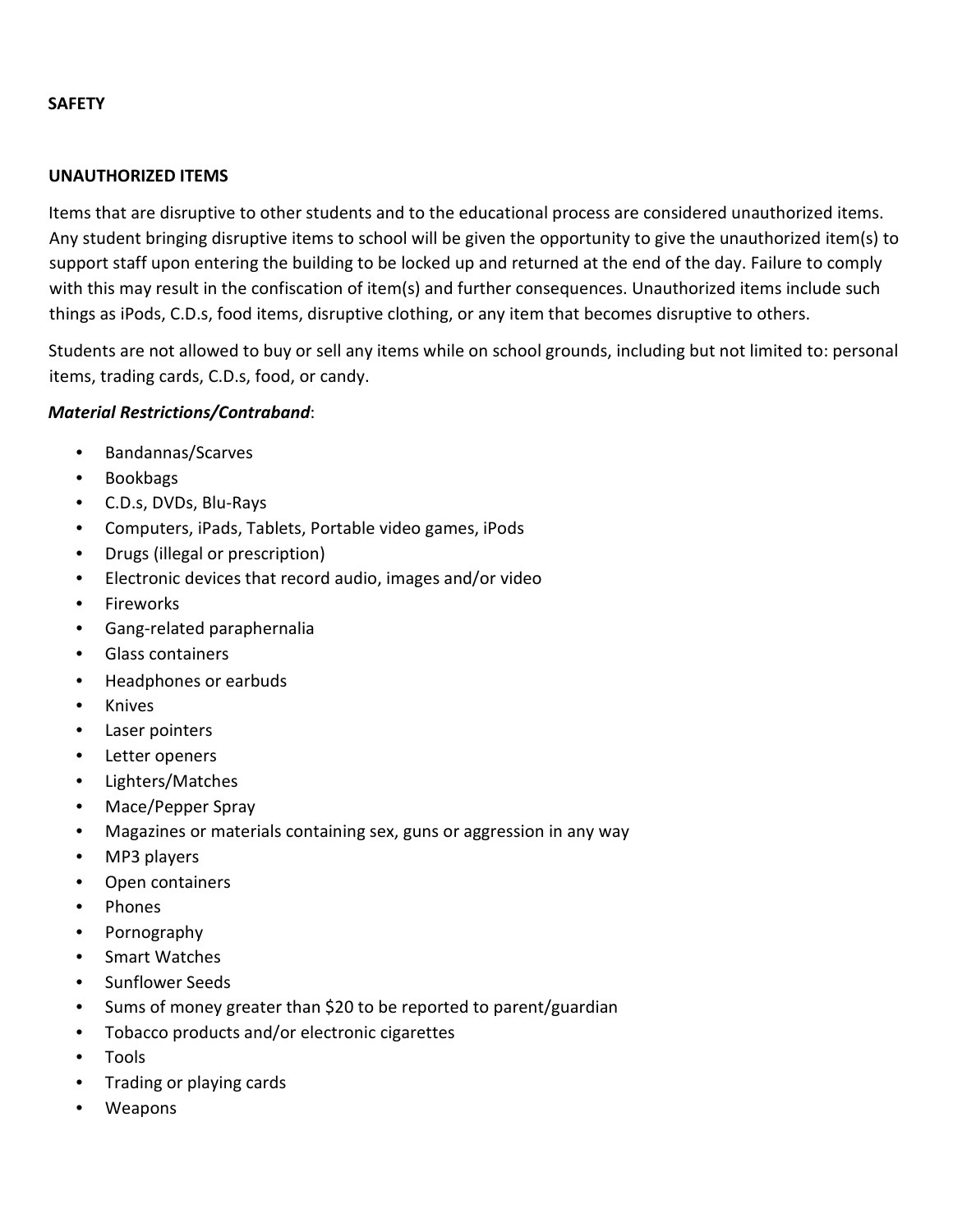Students that choose to use book bags to transport their personal materials are required to use clear/mesh book bags only. Parents/guardians may purchase clear/mesh book bags for their students if they choose. Newport Academy will have a supply of clear/mesh book bags available to issue to students. Students will receive one school-issued book bag per year.

Cell phones and other unauthorized communication devices are prohibited during the school day. Students who bring unauthorized communication devices to school will turn them in upon arrival and retrieve them when they exit the building. Students who refuse to turn in their device will have it confiscated, and a parent/guardian may pick it up.

Prescription medication that will be administered by the school nurse must be checked-in, counted, and receipted by a med-trained staff.

Parents/Guardians may pick up confiscated items at the school prior to the end of the school year. Any confiscated items not picked up by June 30 of that year will be disposed of.

### **METAL DETECTORS**

Weapons of any nature on school property or at school functions are prohibited by school policy and state law. Program coordinators or their designees are authorized to use stationary or handheld metal detectors.

Every student in Newport Academy must submit to scanning in order to gain entrance to the building.

Purpose: To reduce contraband from being brought onto the school campus.

To decrease behavioral anxiety while entering school and increase school safety.

Procedure:

- Buses will be unloaded one at a time
- Three students will be allowed into the building at one time
- Student will remove jackets and items from his/her pockets
- Student will walk through the scanner while purses, bags, etc. are being checked for contraband by staff.

If the scanner alarms:

- Student will remove belt and/or shoes and pull out pockets of pants (rabbit ears).
- Student will walk through the scanner again.
- Student will be scanned with a wand if the scanner alarms a second time
- Student will not be permitted into the program until the scanner alarm does not sound.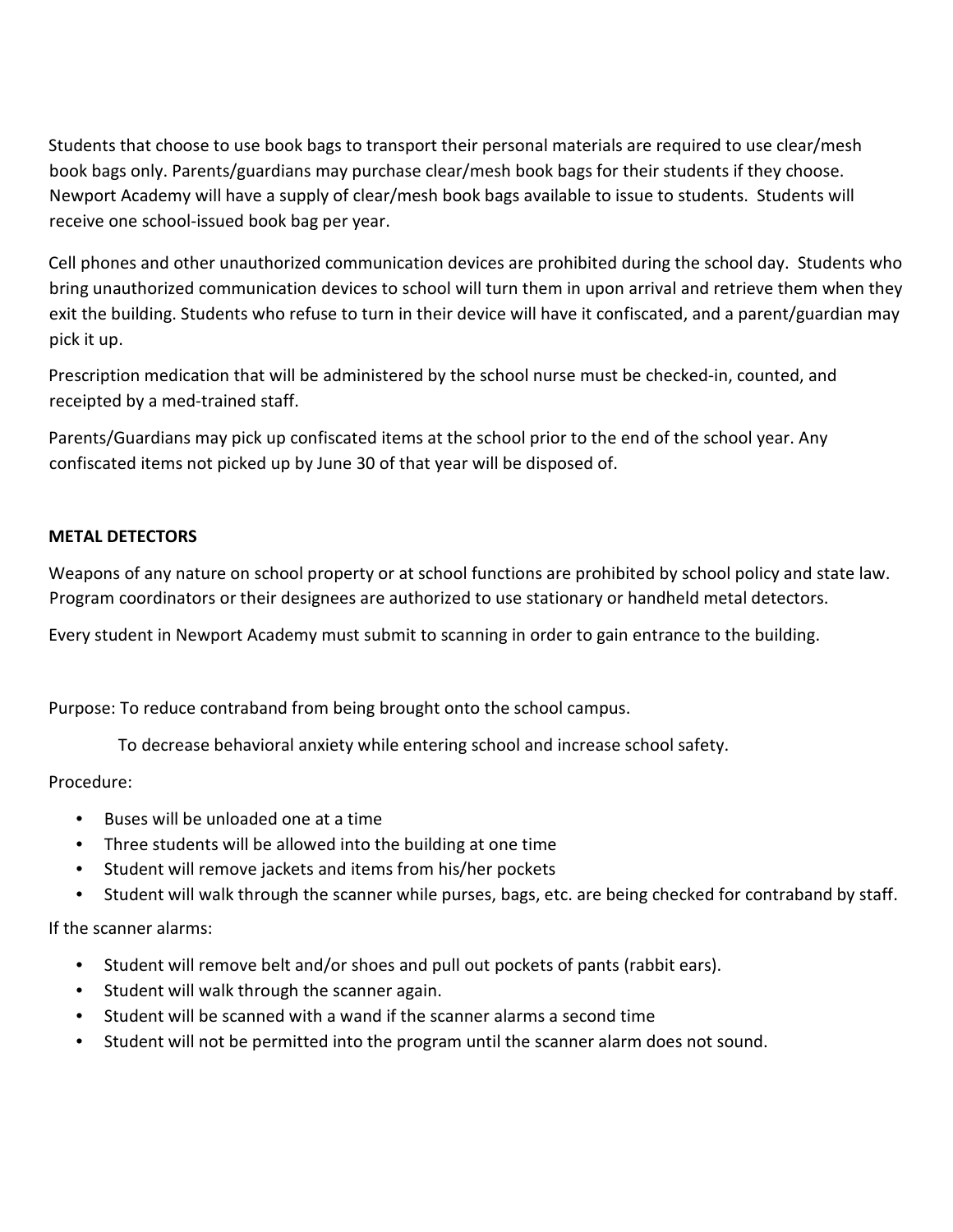### **PHYSICAL INTERVENTION AND TIME OUT**

All Newport Academy staff are trained in a physical intervention system by certified instructors. All staff are trained in verbal de-escalation and will assess and attempt to de-escalate crises before using physical intervention. Physical intervention will only be used when there is a safety concern due to physical threats or behavior that could cause injury to the student or others.

If physical intervention is used, the nurse will check the student. Parents or guardians will be notified when physical intervention is used.

Newport Academy may utilize time out booth when students exhibit behaviors such as loud and disruptive behavior, verbal or physical aggression, refusing to leave an area when directed, or need a quiet place to calm down and refocus. Time out rooms are supervised, and students are monitored for safety at all times. Parents or guardians will be notified when time out is used.

Students are encouraged to use voluntary time outs when experiencing strong negative emotions to assist them in calming down and evaluating feelings.

Students may be asked to remove shoes, belts, jewelry, and empty pockets if they pose a safety concern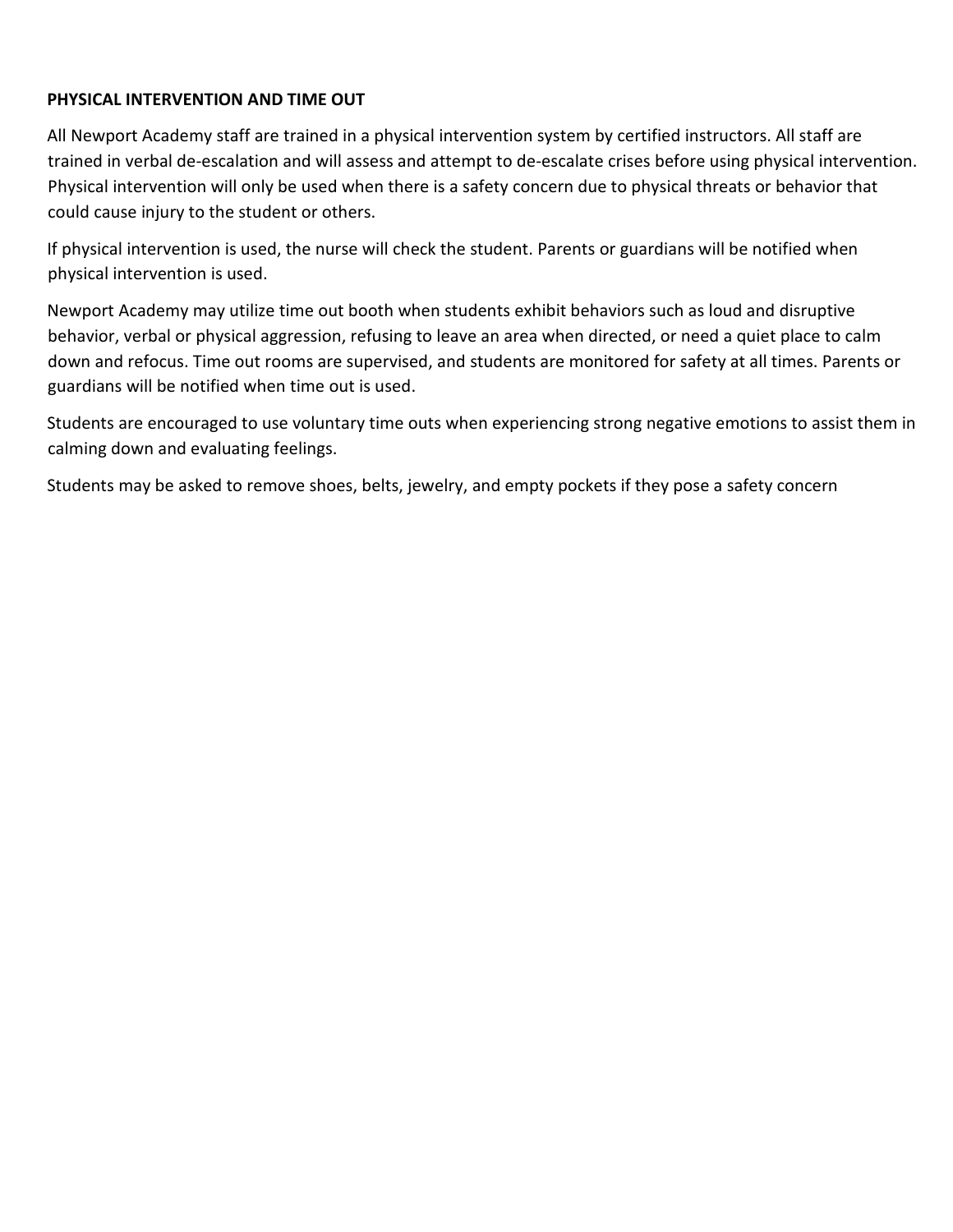### **GUIDELINES FOR STUDENT GROOMING AND DRESS**

Students should wear clothes appropriate for school. (Students must wear protective equipment when performing hazardous operations. This includes not only safety glasses and shields but also gloves, aprons, hats, etc. Clothing must cover legs and arms as required.) All students are required to wear shoes, shirts, and pants or skirts at all times on school grounds.

- 1. Hats, bandannas, sweatbands, sun visors, or other headgear are not to be worn in the building (except as required for safety in the class).
- 2. Lewd or suggestive attire may not be worn.
- 3. Apparel, which advertises, glorifies, or symbolizes any illegal substance, alcohol, or tobacco, may not be worn.
- 4. Apparel, which advertises, glorifies, or symbolizes violence, may not be worn.
- 5. Pajamas, tank tops, halter-tops, or apparel specifically designed as beachwear may not be worn.
- 6. Footwear must be worn at all times. Flip-flops/slides, steel-toed boots, and bedroom slippers are not permitted.
- 7. Shirts must be worn appropriately (pulled overhead, both shoulders and both arms through the sleeves).
- 8. Sunglasses are not to be worn in the school building.
- 9. The midriff must be covered at all times. Clothes that expose the stomach or lower back while sitting, bending, or stretching are considered inappropriate for school.
- 10. The waist of pants and shorts must be between the waistline and the hip (pelvic) bone. Skirts and shorts must hang no more than two inches above the knee.
- 11. Clothing, which may be offensive to different cultures or groups of people, is not permitted. 12. Clothing, colors, or items, which may be considered "gang" related, may not be worn on campus.
- 13. Coats and jackets will be put in designated area immediately upon arrival to school and remain there until dismissal.
- 14. Hooded sweatshirts may only be worn if the hood remains off of the student's head at all times.
- 15. Wallets with chains attached are not permitted in the program.
- 16. Students should exercise caution if choosing to wear high heeled shoes. It is recommended that the heel be 3 inches or lower.

Failure to comply with dress code requirements may result in temporary separation from the classroom setting until the student is compliant. Staff will offer appropriate garments to replace those of concern.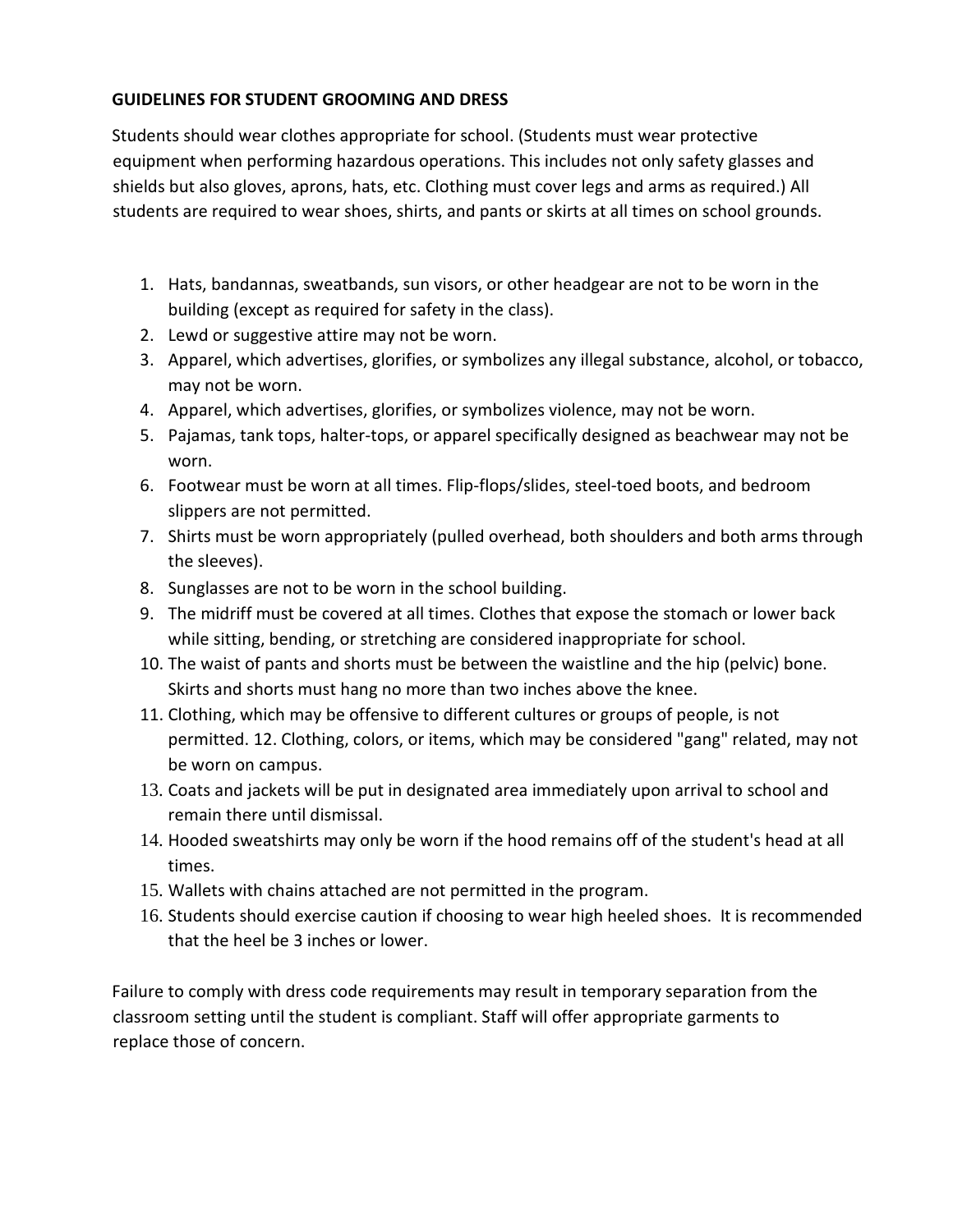### **RETURNING TO YOUR ZONED SCHOOL**

Consideration for returning to a student's zone school is done on a case by case basis. Students must demonstrate safe, respectful, responsible behaviors that would be considered acceptable in a public day school. A Consideration Contract for Returning to Zoned School may be developed with the LEA, student, parent/guardian, case manager, and Newport Academy administrator. This contract is meant to be an outline of expectations that can be monitored and periodically updated. The contract only allows the student to be considered for return. A final decision to return to a student's zone school is made by the IEP team.

### **GRADING/HOMEWORK/MAKE UP WORK**

Students will be given a daily grade in each subject. Grades may be based on participation, appropriate completion of tasks, and correctness.

Students will be given homework assignments. Assignments will generally be small. If no direct assignment is given, students should study for upcoming quizzes and tests. Grading will be based on a ten-point scale. There will be no scores below 50 for any assignment.

When students are absent, an opportunity to make up work will be provided. Make-up work is encouraged so that students will profit from future instruction. In middle and high school, it is the student's responsibility to ask the teacher for make-up work. Work (including tests), missed due to absence, may be made up and credit given for such work.

Upon the student's return to school, he/she must make up the work within five school days. Additional time may be granted by the program coordinator due to extenuating circumstances. A student will not be penalized for a teacher's absence.

Students are encouraged to get make-up work before returning to school. Parents or students may do this by calling and requesting assignments from their case manager. Please remember that teachers need at least 24 hours to prepare assignments.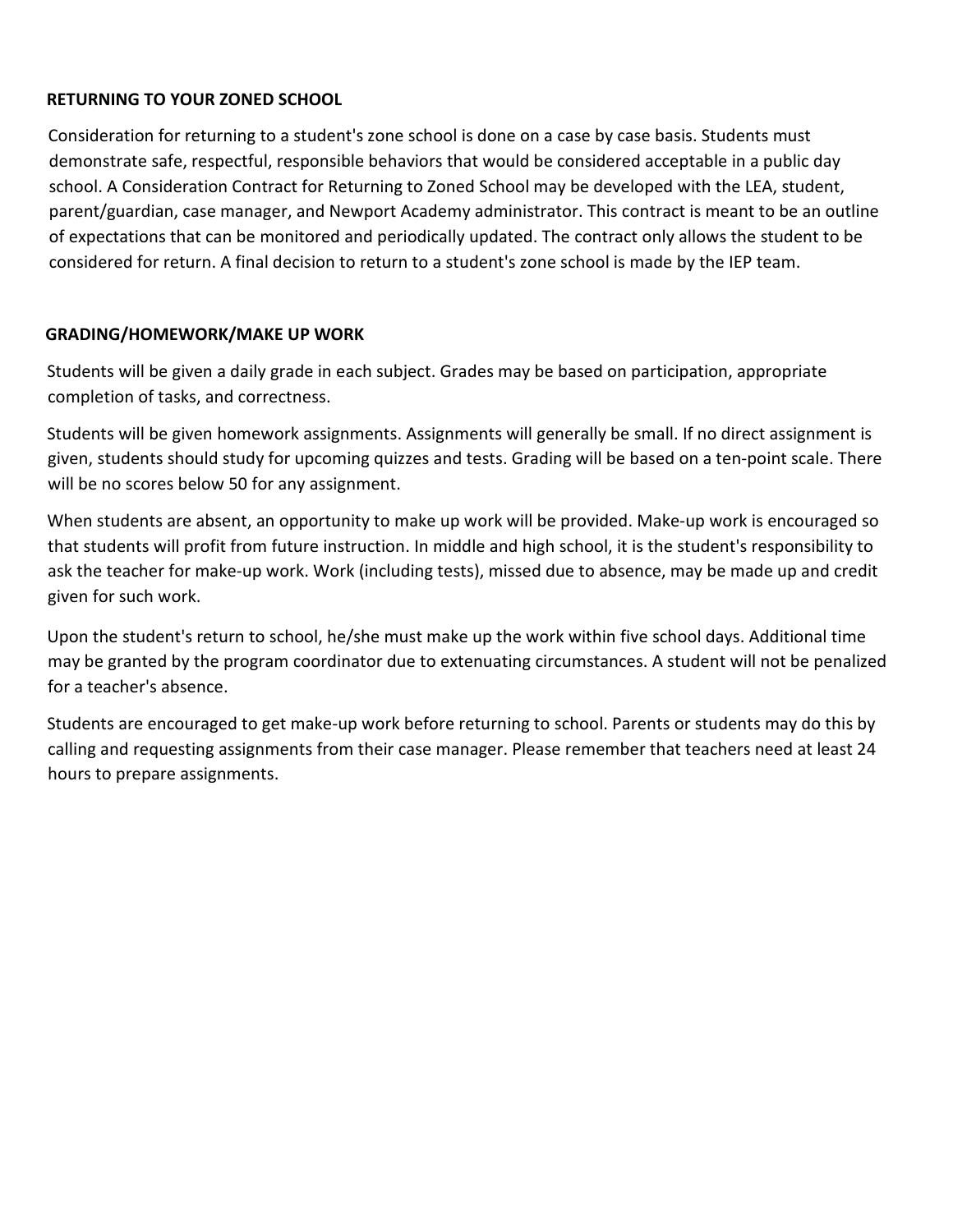### **HIGH SCHOOL SCHEDULE**

| $7:55 - 8:25$   | Home Room              |
|-----------------|------------------------|
| $8:27 - 9:12$   | 1 <sup>st</sup> Period |
| $9:14 - 9:59$   | 2 <sup>nd</sup> Period |
| $10:01 - 10:46$ | Resource/Life Skills   |
| $10:48 - 11:33$ | 4 <sup>th</sup> Period |
| $11:35 - 12:05$ | Lunch                  |
| $12:07 - 12:52$ | 5 <sup>th</sup> Period |
| $12:54 - 1:39$  | 6 <sup>th</sup> Period |
| $1:41 - 1:46$   | Home Room              |
| 1:46            | Dismissal              |

### **GRADING SCALE**

| 90-100 = A         |  |
|--------------------|--|
| $80 - 89 = B$      |  |
| 70-79 = C          |  |
| 60-69 = D          |  |
| $50-59 = F$        |  |
| No scores below 50 |  |

*"The New Horizons Regional Education Centers does not discriminate in admission to, or access to, or treatment or employment in, its educational programs, services, or activities based on race, color, national origin, sex, creed, marital status, age, or disability, as required by Title VII, Title IX, Section 504, and the Americans with Disabilities Act (ADA).*